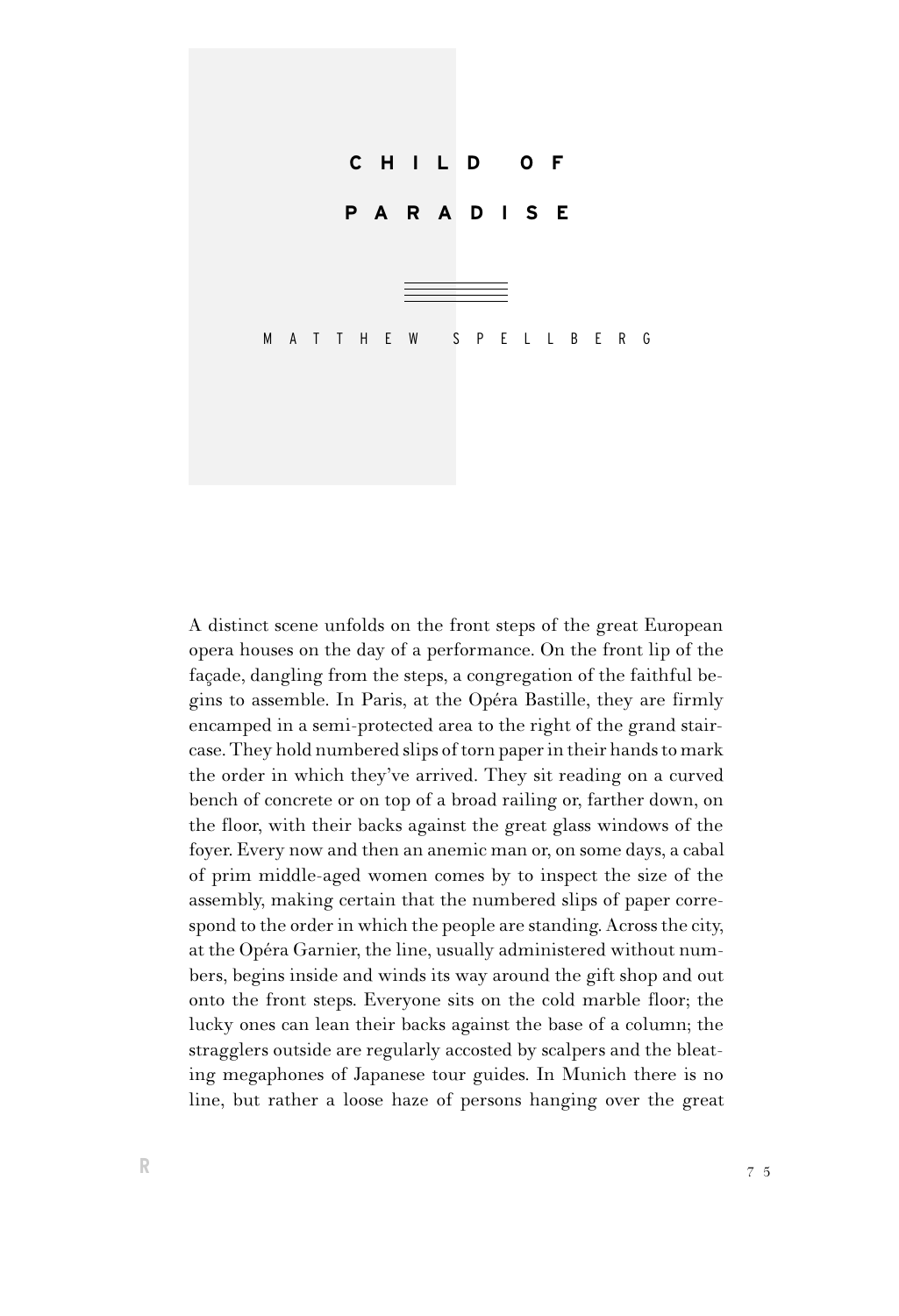portico of the Staatsoper, a penumbra which gradually thickens into a fog as the hour approaches, ninety minutes before the curtain, when the box office opens. The loiterers eye one another nervously and engage in furtive exchanges of businesslike conversation; one or two scalpers in leather jackets who are there every night lean against the columns, knowing that anyone in need of their services already knows to ask. At the summer festival at Aixen-Provence, a chatty knot of tourists gathers around the little ticket kiosk set up in the place de l'Archevêché, directly in front of the doors to the open-air theater, a ship of fools at anchor in a tidal rush of tony festivalgoers in white linen and silver lamé. And at Bayreuth, that Jerusalem of operagoing, a weary short line of pilgrims, many of whom have spent the night on the lawn in deckchairs or sleeping bags, watch the second-tier peacocks of German high society parade up and down the flower-strewn gardens that spill away down the hill from the theater.

These are what the French call *mélomanes*, the suffering devotees of opera, with an appropriately dionysian etymology from the Greek *melos*, "lyric poem," and *mania*, "madness," "possession.'' They assemble at opera houses across the European continent in the hours before a performance, wearing a patchwork of faded sports coats, leather chaps, neon-colored windbreakers, and white shirts stained with sweat, to purchase or fight for tickets. At Bastille, they wait for the seventy-two standing-room tickets available starting ninety minutes before the curtain for five euros apiece from two automated machines which take credit cards or coins but no bills. There is a strict limit of two tickets per person, enforced by the thin, fastidious usher in a rumpled tuxedo and rimless glasses who keeps order in the lobby. Line cutters are punished by immediate banishment – an old homeless man who claims to be a *mutilé de guerre* sometimes throws himself into the fray, demanding priority. At least once a scuffle with him has made the straitlaced usher bleed.

At other houses, the hopeful wait for a greater but less certain prize: the limited number of returned tickets, some outrageously expensive, others dirt cheap, that are sold to first takers in the five minutes before the lights go down. These customers have, more often than not, already seen the production, either in its current run or previously, or perhaps even in another city. They know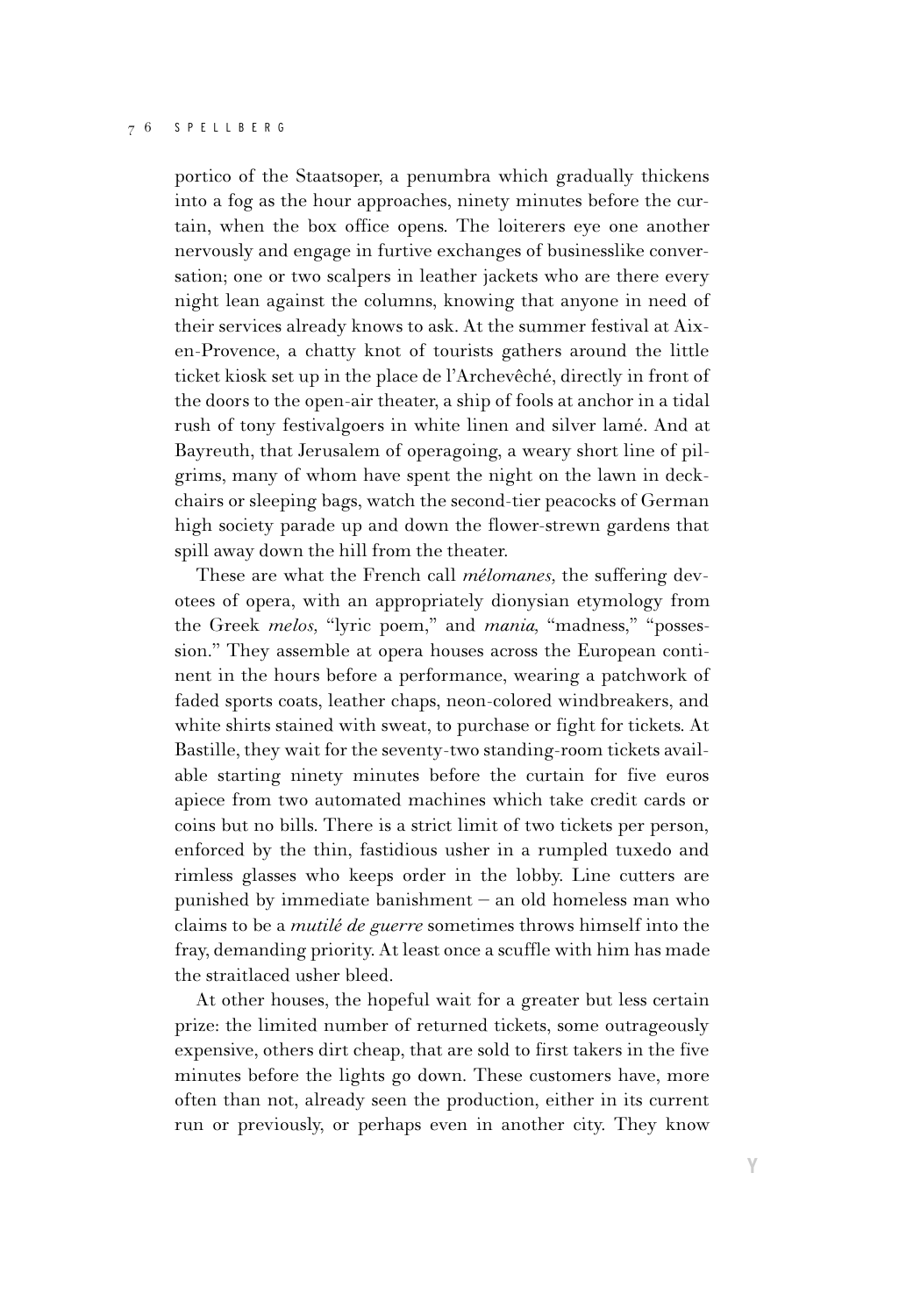who's singing and who's directing and conducting; they bristle with opinions about every facet of the anticipated performance. However tiresome it might be, it seems worth waiting a few hours in line to buy a ticket (not that waiting means much to a mélomane, who might travel across the continent on an overnight bus to see an especially vaunted production).

Sometimes they don't even need a ticket, or want one. They also come to gossip, or to gloat over their comrades who didn't manage to secure a ticket months in advance, or simply to fill the time before a performance. This last task is the most daunting in the life of every mélomane, the existential struggle (and this should not be taken as an exaggeration) to find meaning in the many hours of the day during which the opera houses of the world are dark.

To the mélomane, the sun is a pale substitute for the astral beam of the spotlight. For the sun rises on the same world each morning; stage lights bless a new world every night. The darkness that covers the face of the stage is torn asunder by the rising curtain, and the light holds sway over the great surfaces of a miniature earth, while, below and around, the damask darkness settles into place, veiling an immense sound that is invisible precisely as a precondition of its total presence. For what seems to the mélomane like the briefest of moments – three, or four, or five hours – the world is only marginally larger than a grain of sand, and the mélomane, high up in the highest balcony of the theater, leaning against the railing as if on a painted cloud, can look down with the complicit gaze of an angel on the birth of a new planet, suspended in a gilded frame no bigger than an outstretched hand, privileged spectator of creation and, more often than not, deeply versed already in the divine order behind its blooming fields and teeming seas.

In Marcel Carné's great film of the same name, these other professionals of the theater are called *les enfants du paradis,* the children of heaven. The *paradis* is the highest and farthest balcony from the stage in a French theater  $-$  and it is traditionally from this cheapest and most regal place in the house that these demigods give and withhold their blessing on the performance below (in England, the same balcony is called quite simply *the gods*). They make up the infamous claques who have booed singers off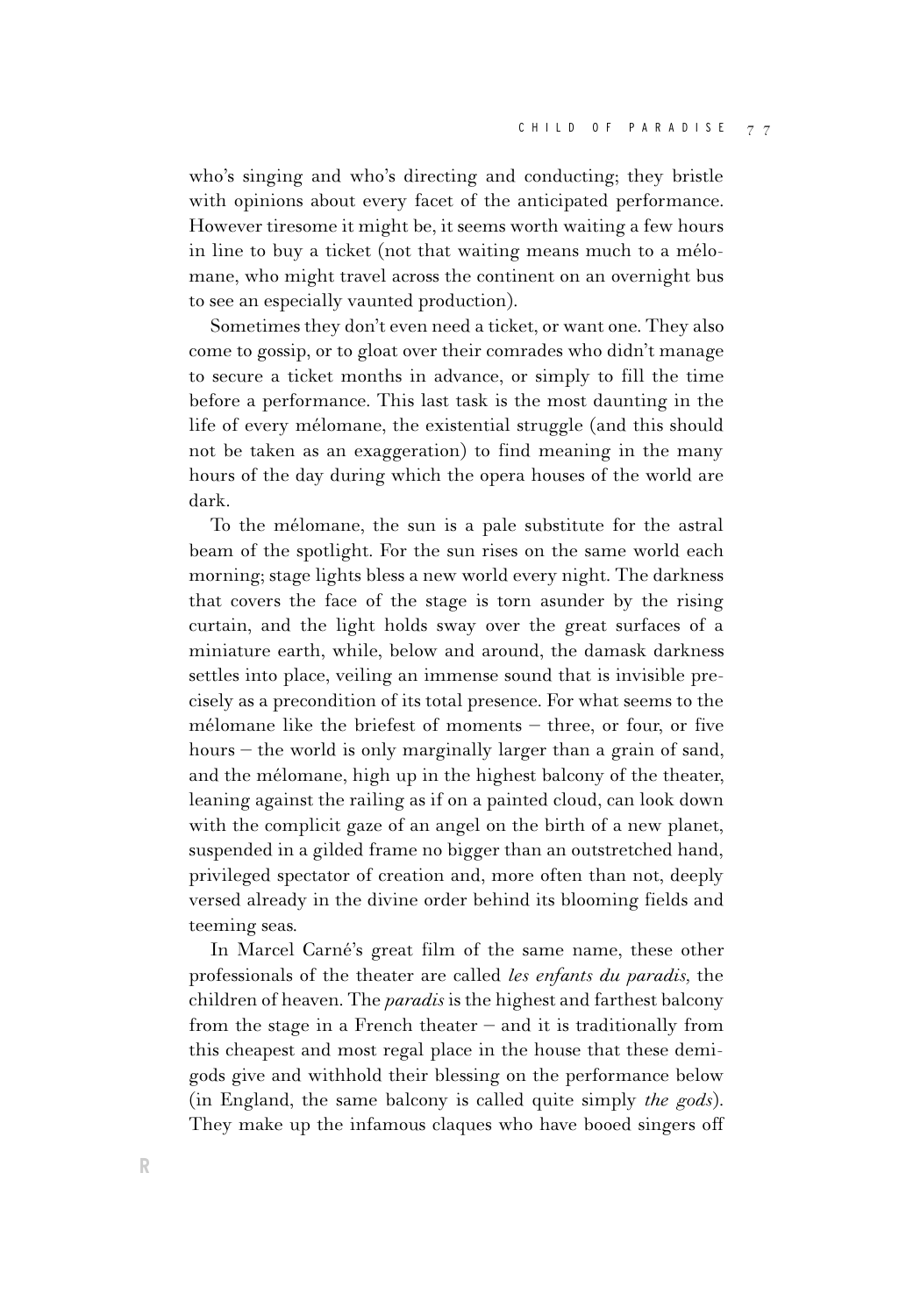the stage at La Scala in Milan for making inappropriate marriages or for not being Renata Tebaldi or for simply being Roberto Alagna. In the taxonomy of clichés they fall under the tomatothrower, the nose-bleeder, the rapturous amateur literally swinging from the rafters (as in the famous shots from Carné's film) with admiration and excitement. They know all the ushers by name, bribing the ones they like and playing pranks on those they don't. They travel in packs, but turn on their own whenever the ticket count drops to only one or two. They are the rock upon which an opera is built, and yet they are largely reviled by the opera companies themselves. They go to the opera nearly every night but try as hard as they can to get in for free or, if that fails, to pay as little as possible. They are rarely rich; they are quite often poor.

Some of them are forcibly escorted out of the houses for illegal or rowdy behavior. Occasionally it makes the rounds that one has been blacklisted. But the evicted one always reappears in a large hat or some other phony disguise, and the ushers (at least those who fall into the allied camp) look relieved to see him back. At the Bastille the mélomane*s* are most often to be found arrayed two by two along the staircases at the far sides of the first balcony. The management has tacitly agreed that once the lights go down these staircases will be left unmolested by ushers – an agreement which, apart from the occasional mid-performance raid, is usually kept. But woe to the novice who tries to secure a seat for herself before darkness has settled completely on the house. Or who tries to take one of the many free seats still left in the orchestra without knowing one of the ushers guarding the lower-level doors. Or who thinks she can get by the ushers using only a ticket from one of last year's performances (it must be used in combination with at least one ticket from that night's performance, held strategically on top and handed to the awaiting usher in a single pile).

The devotee has been for at least two centuries an essential figure in the history of opera. He worships divas and denounces them, when need be, as false idols; he is the symbol of the unspeakable passion of and for opera, of its true status as an art form of ritualized emotional extremity. He is the great antidote to opera's other, more unsavory reputation as little more than a convenient setting for the self-involved pageantry of the upper classes.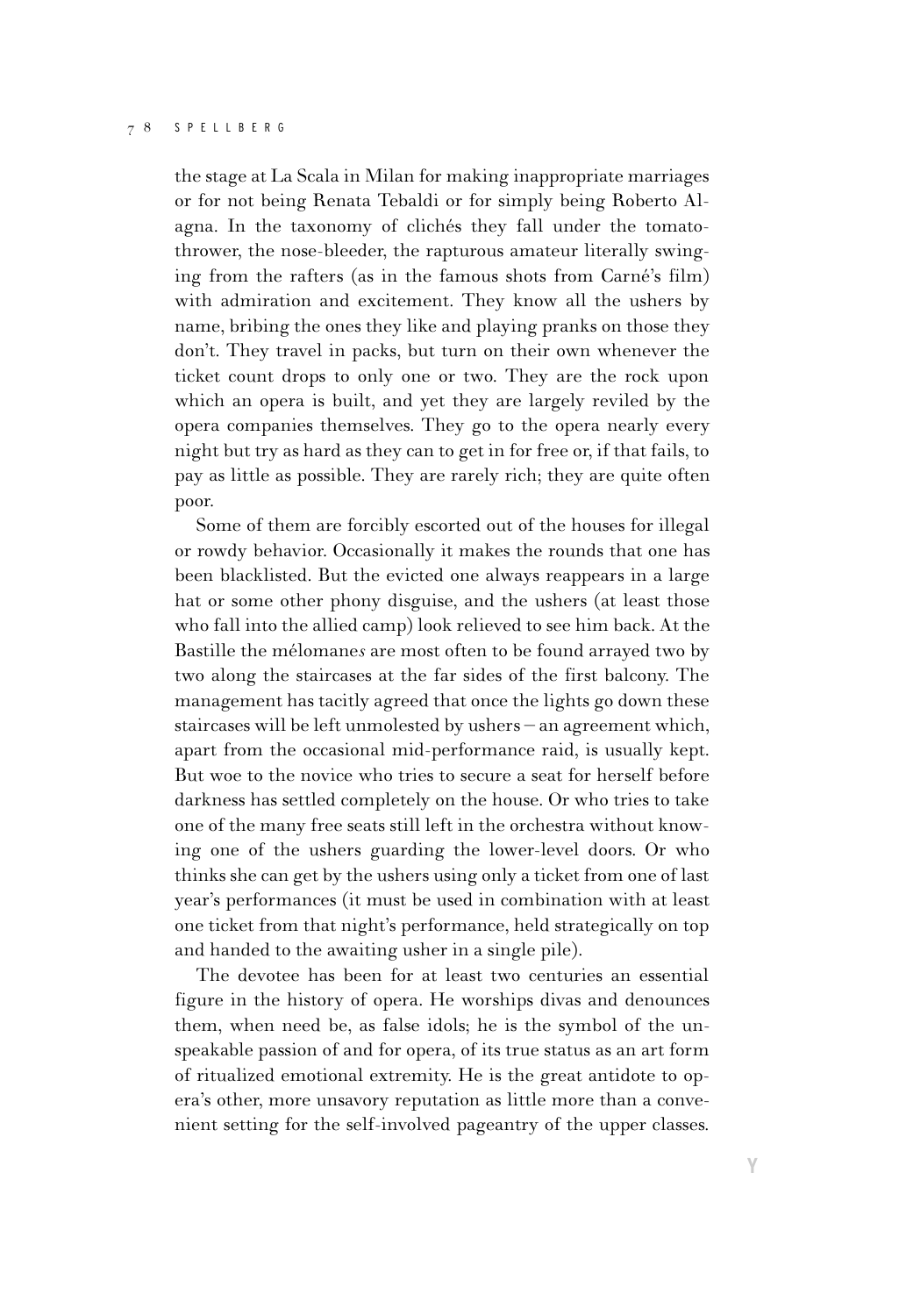The devotee is the cousin of the birdwatcher, the model-train builder, the *cinéphile* (who, the story goes, typically ruins his marriage in the voyeuristic pursuit of the hundreds of classic films showing every day at every hour in Paris's one thousand movie theaters) – that is, he belongs to that remarkable species of human being whose mind has been poured almost entirely into a mold that is shaped neither by external necessity (for example, the pressures of money, work, social status, achievement) nor by internal necessity (the romantic artist who gives himself entirely over to his work, or the depressive who recasts his entire being along the cold lines of despair or trauma), but by something between the two. By something that one might term a pleasure or a hobby or even a passion – but which, as we will see, is a phenomenon far more sophisticated and melancholic than these terms are capable of describing. For the monastic rigors of a mélomane's fealty to opera are immensely unfulfilled. This devotion aspires to admiration, the cultivation of taste, and the accumulation of knowledge, but only rarely (and always insufficiently) does it lead to the production of anything. Its ostensible object is the highest aesthetic pleasure, but its daily bread consists of cynicism, ennui, and weariness. It is predicated on the belief that culture is a great unifying force in human experience, an emotional communion in which all are invited to take part, and yet it is also one of the paragon experiences of loneliness, for its ideal relation creates a sacral distance between the thing admired and the admirer. It is emphatically unpretentious – all mélomanes, even the wealthy ones, are sworn enemies of wealth, snobbism, box seats, corporate sponsorships, and the wearing of elegant clothes (which, in a place like Salzburg, they will tell you with a sneer, make everyone literally *stink of money*) – and yet they are painfully conventional and stratified. The mélomane*s* are the self-proclaimed plebeians of high culture, and yet they are the most elitist, cautious, rigidly habitual flock amid the manifold overlapping species of odd birds in the teeming social ecosystem of a major European city.

As is perhaps fitting for an essay concerned with the problems of loneliness and the interaction of individual and institution, the following was largely born from a single friendship which sus-

•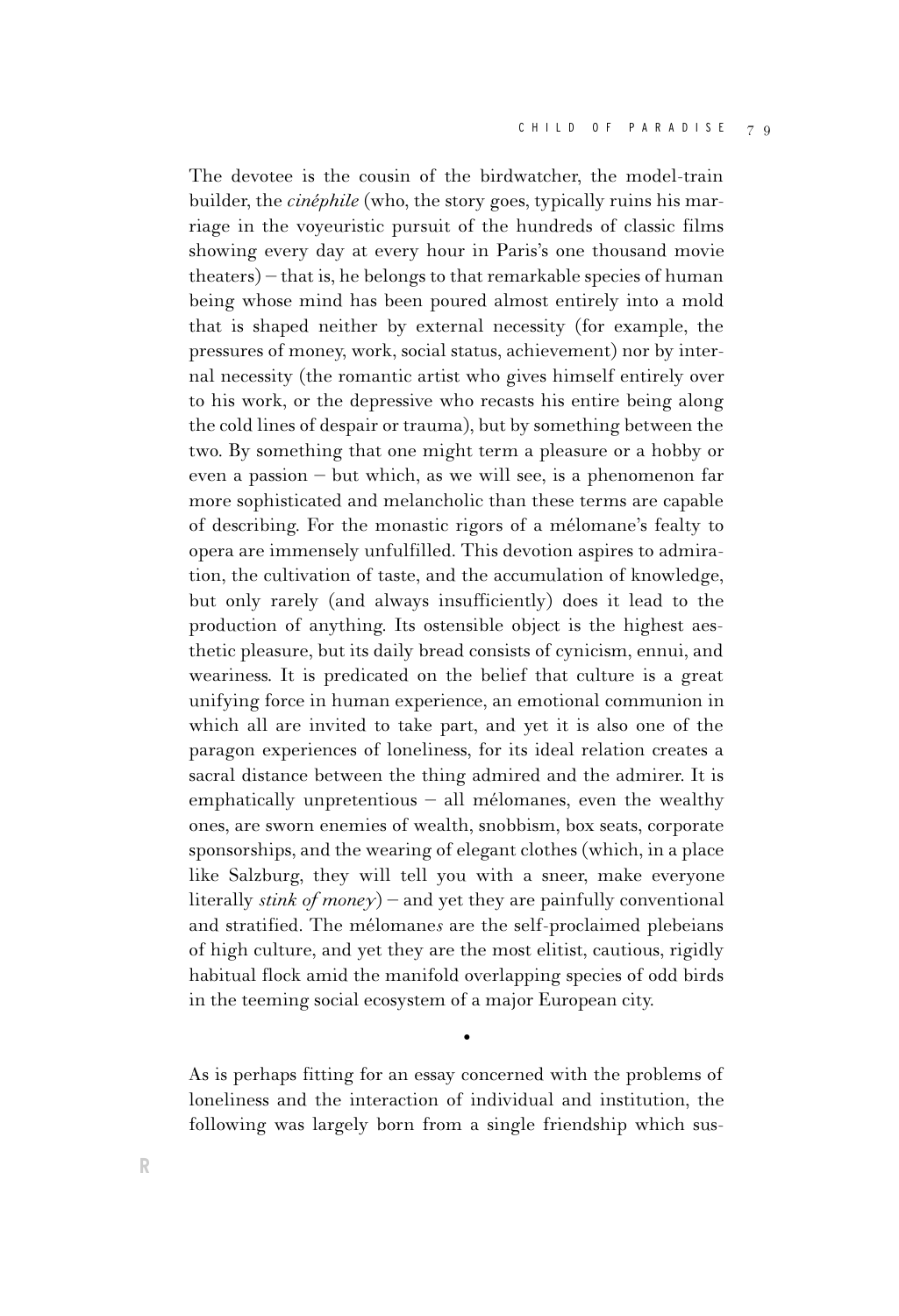tained me during several years in Europe, a friendship by which I was ushered into the inner chambers of this great temple of the selfless worship of art and given a lesson in its generosity, its selfishness, and its ludicrous hubris. Although this essay has philosophical ambitions, the only honest record of its inception will have to be narrative, as it was nursed in three years of dialogue with and observation of a person I felt at once intimate with and deeply estranged from, whose mute dedication to a certain kind of striving and whose utter indifference to the principles of the world beyond it were such that I found myself in this friendship constantly confronted by what seemed like the most natural-seeming gestures possible until I paused long enough to examine them, at which point I found them utterly incomprehensible – indeed, in some cases, even when in the service of the most noble things, obtusely laughable. Like the hobbling of Baudelaire's albatross, these were actions meant to serve the grace of flight that instead became hindrances to walking; the notes I have kept on this existence so precariously led between land and sky constitute a case study in the interactions, as often ridiculous as sublime, between a single individual and that numinous entity we call culture. I am going to try to give a spiritual account of these actions – in spite of the fact that, as with all things more natural and graceful than our abstract minds are capable of understanding, the behaviors of this friend are in some ways the last thing I would ever want to subject to the coldness of writing. Only a consuming curiosity about what, in their deepest forms, those things might have been has led me to lay out in as best a fashion as I can the little that I know of them. For me, such curiosity is always haunted by the specter, real or imagined, of betrayal.

I met Antoine B. at around noon on a Thursday in July 2007 at the door of the Grand Théâtre de Provence in Aix-en-Provence. I had begun waiting in line for tickets to the premiere of *Die Walküre* with the Berlin Philharmonic and Simon Rattle a full six hours before the beginning of the performance. I had come to Aix especially for the opera festival and had gone earlier that day to the box office, located in an air-conditioned boutique in the old city next to Hermès and Zara, where I asked the strangely youthful staff, dressed in the festival's uniquely ridiculous uniform  $$ black V-neck T-shirt and billowing black linen bell-bottom pants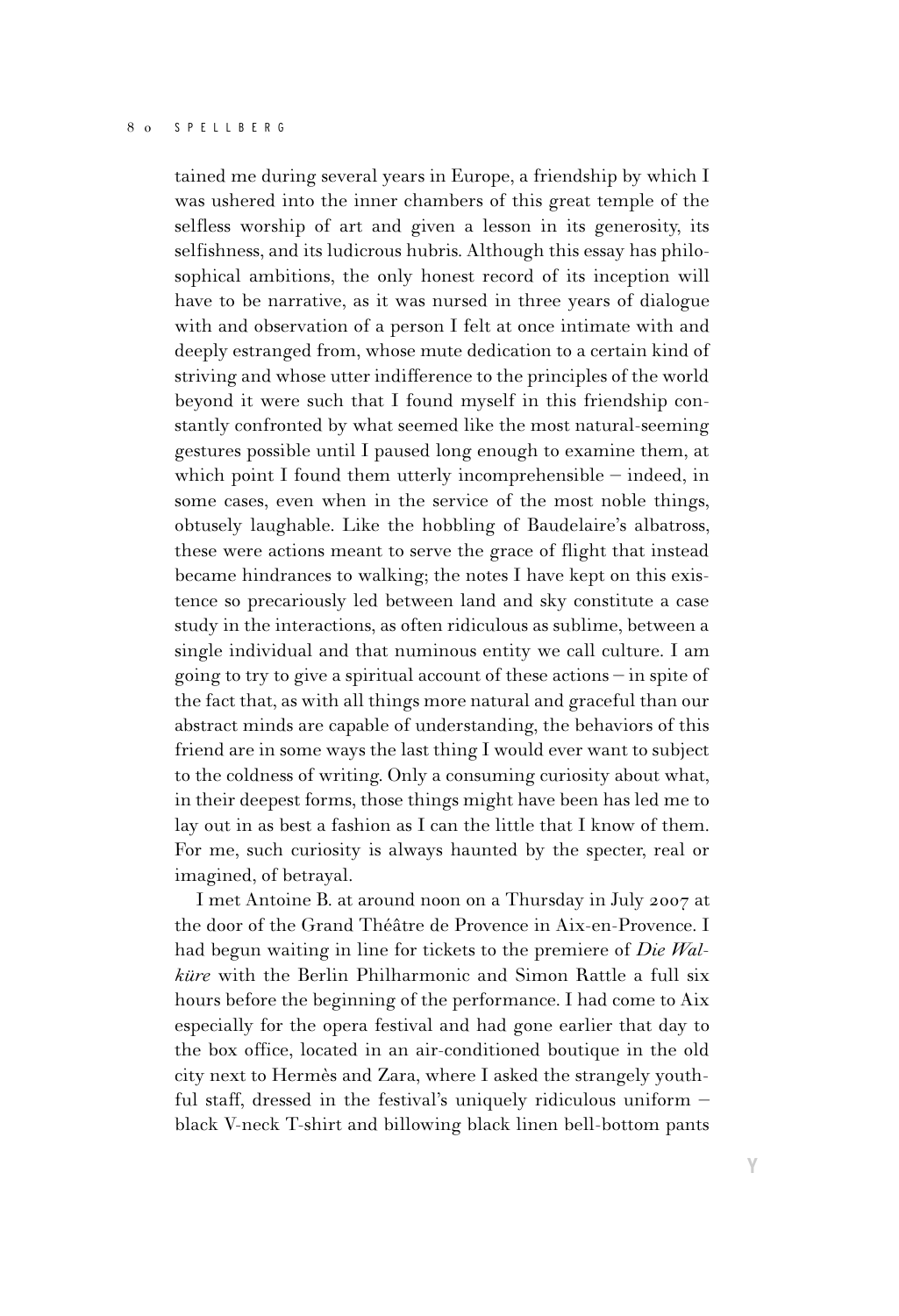tied at the waist with a shiny velvet ribbon – about the remaining tickets. Only on sale at the opera house, I learned, after ten minutes of fruitless interrogation.

I carried myself and my things across the searing squares of Aix, through the immense shopping mall which stands on the edge of the city. In a Ping-Pong-ball irony of globalization, this enormity, with its chlorinated fountains and mass-produced flagstones, was inspired by those American shopping malls, with their chlorinated fountains and mass-produced flagstones, which are themselves inspired by Provençal cities, much like the genuine article perched next door. Beyond the mall was where I had been told to find the theater, itself an extension of the shopping mall complex. It had not been quite finished in time for the performance, and the site was still occupied by construction workers and small cranes for installing ornamental light fixtures. The theater itself resembled a digitized version of an Olmec pyramid, a vaguely sacrificial and strangely airbrushed tower of staggered slabs of sandstone.

In these depressing settings I waited out the five hours before the doors would open – not that I was even certain where the doors were, as the entire theater complex was closed off by an enormous pair of still-unpainted gates, outside whose forbidding maw I placed myself along a ledge. An hour passed before another person came to join me: I looked up from my book to see a youngishlooking man of middle height with a shiny balding pate and closecropped dark hair above the ears. He was dressed in a billowing white silk shirt, and a tasseled white scarf was tied around his neck; his entire head was round, especially along an axis running from top to bottom; his eyes were beads of dark agate mounted in soft wide folds of flesh, and his cheeks were polished to a state of rosy pearlescence. His whole appearance had been somewhat tarnished by the heat and grit of the Mediterranean summer, and this, in conjunction with the blushing sphere of his face, made him resemble a Pierrot who had lost the teardrop from his left eye and had gone looking for it in the dust.

This was Antoine B., who began our acquaintance by asking polite questions about how the ticket purchasing worked, when the doors opened, and whether I knew the layout of the new theater. To his visible disappointment I answered that I knew nothing, and he settled down to wait – no book, newspaper, or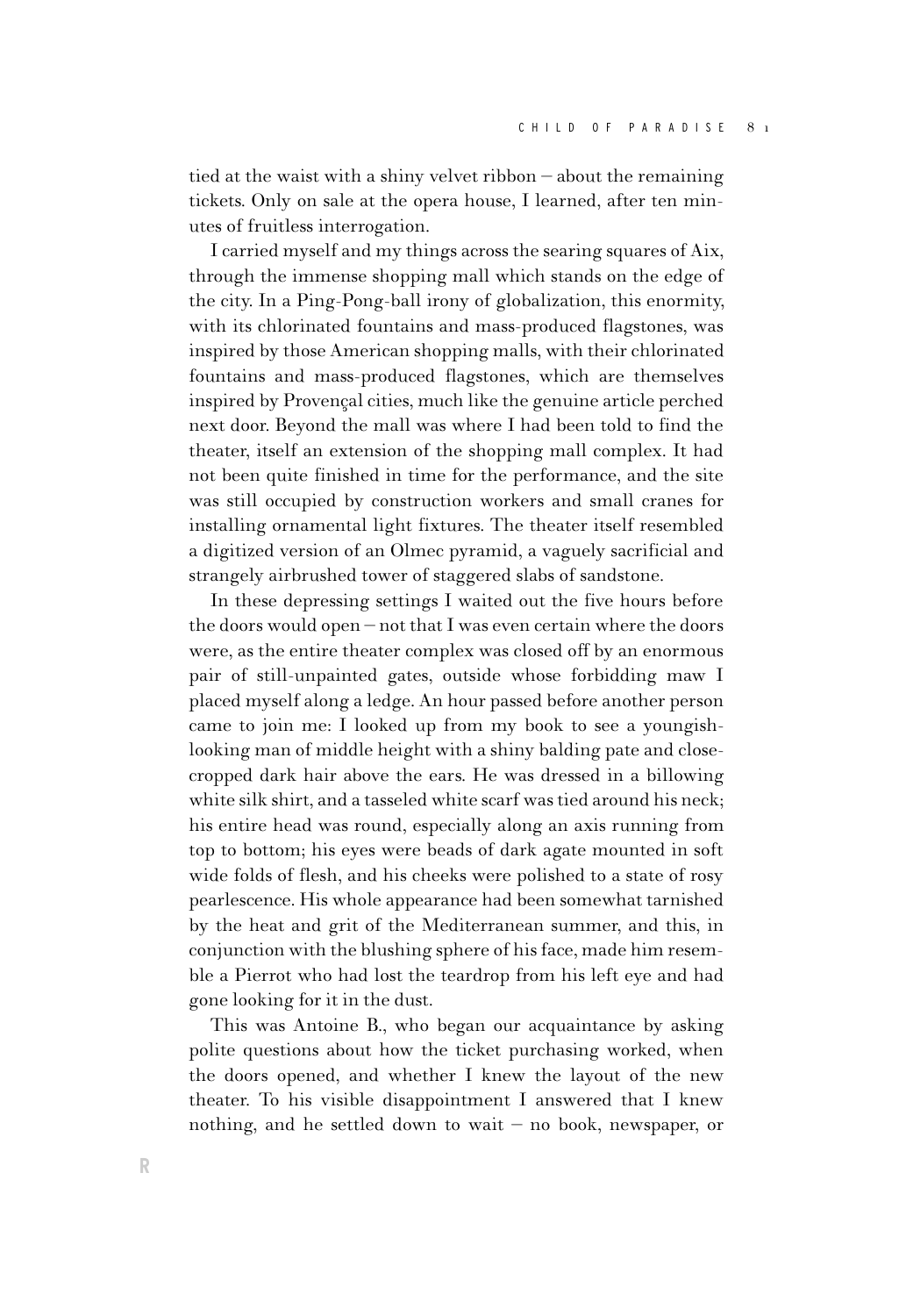other distraction except a water bottle and a packet of supermarket biscuits – leaning against the wall next to me. Slowly more people began to materialize and wait in line, and occasionally Antoine would interrupt me with a question. Where I was from, what I was doing in Aix, how long I had been there? His own answers were evasive. No, he was not from Aix, but from Paris. He came down here occasionally for the opera. He was curious to see the new house.

When the great gates to the house were finally opened, a freefor-all ensued; the line we had been nursing for hours collapsed in seconds, and the aficionados who had been so politely standing in single file made an unseemly rush for the box office, where the tickets were sold to hands waving thirty-five euros in the air with great violence. Lacking the killer instinct, I found myself quickly pushed to the back. It was Antoine, however, with the frown of Pierrot finally confronted with one injustice too many, who grabbed my wrist and pushed me to the front of the crowd, making certain that I bought a ticket before buying one for himself. That was not fair, he said with a disapproving look as we left the ticket office.

We went our ways to our seats, on opposite sides of the house, but at the intermission, he materialized by my side. He engaged me in idle chatter about the performance, and the state of the foyer, in which society women and corporate sponsors made their way gingerly over exposed electrical wiring and plastic tarps covering stacks of paint cans and brushes. The intentness of his stare – which though never directed at me nevertheless seemed to be somehow watching me at a refracted angle, as if through a distant and unseen mirror – gave me a distinct feeling of discomfort. I left him after the performance that night, refusing his offer of a drink with the legitimate excuse that the hostel where I was staying closed its doors at midnight and I had only just enough time before curfew for the half-hour walk back.

It was two nights later that I saw Antoine again, this time chatting up the bell-bottomed vendors at the ticket kiosk in the place de l'Archevêché, smoothly negotiating the reduced-price purchase of a last-minute ticket for a production of Monteverdi's *Orfeo*. It was after the performance that he accosted me again, to ask what my plans were. I explained that I had missed the curfew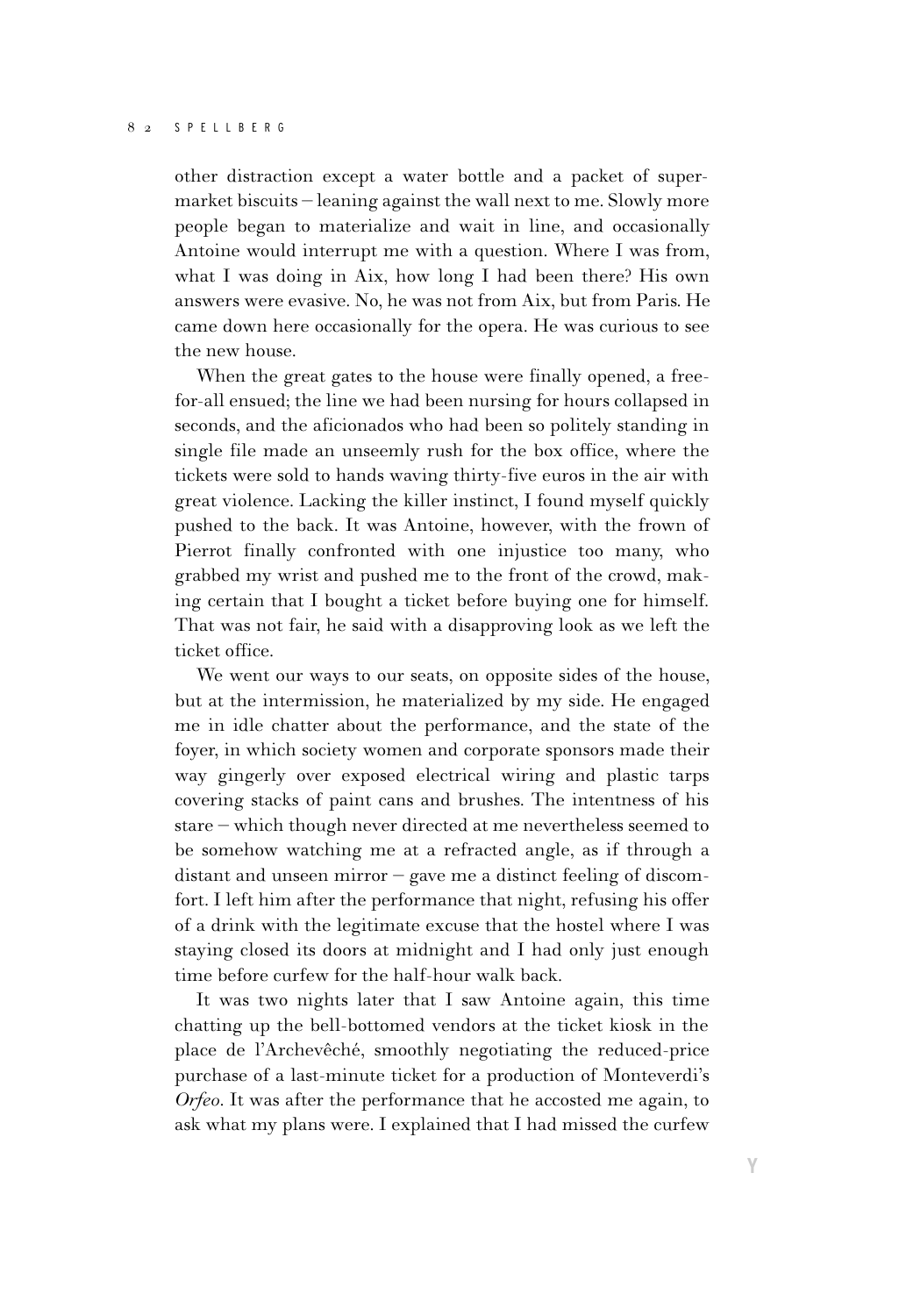for the hostel that night, and it was my intention to spend the night on a bench, or at least kill the time (with my many bags and coats) until the sun rose. To my surprise, he announced that he was in the same situation, as he was staying with a friend in Marseille and the first bus out was at five in the morning. He seemed unsurprised by the coincidence, and invited me out for a drink at a café on the square with two elderly gentlemen who had the air of a wealthy gay couple and whom he seemed vaguely to know. A long discussion about the singers and the set and the choreography followed, the sublimity of it all locked in a slow weary struggle against the cynicism and ennui of the two gentlemen, who made as much of an effort as possible to love what they seemed incapable of further appreciating. With a yawn they explained that this was their fifth opera of the week at Aix, that in two weeks they would be in Bayreuth, then a three-week stint at Salzburg would follow, and a stopover in Munich for *Der Fliegende Holländer*. The conversation turned to the pronunciation of the name of the city of Metz, and a long disquisition of equal weariness followed on the differences between French and German and the middle ground occupied between the two by Alsatian, a conversation propelled forward not so much by curiosity as by the onrush of boredom, as if the entirety of human mental exertion were a little Japanese boat in a Hokusai print, desperately, wildly (though in that way peculiar to Japanese art, also serenely) riding the crest of a tidal wave of ennui, just barely managing not to capsize.

This was typical of many of my interactions with Antoine's friends. As I would come to know in the ensuing years, the inhabitants of his realm contained a particular subset, to which this was my first introduction, of well-dressed older men, often paired in de-sexualized gay couples, whom Antoine always approached deferentially, extending his hand with a modest open palm, at which point he would be acknowledged as an acquaintance, if a distinctly casual one, rarely by name. A disinterested conversation would follow, at least until the older gentlemen in question found some reason to ask Antoine for something – say, the program for a concert they had once seen together, or the pirated recording of a performance at Bastille from the season before (such recordings, as I would discover, Antoine had in abundance). But more than anything they looked at him with a profound boredom, as if some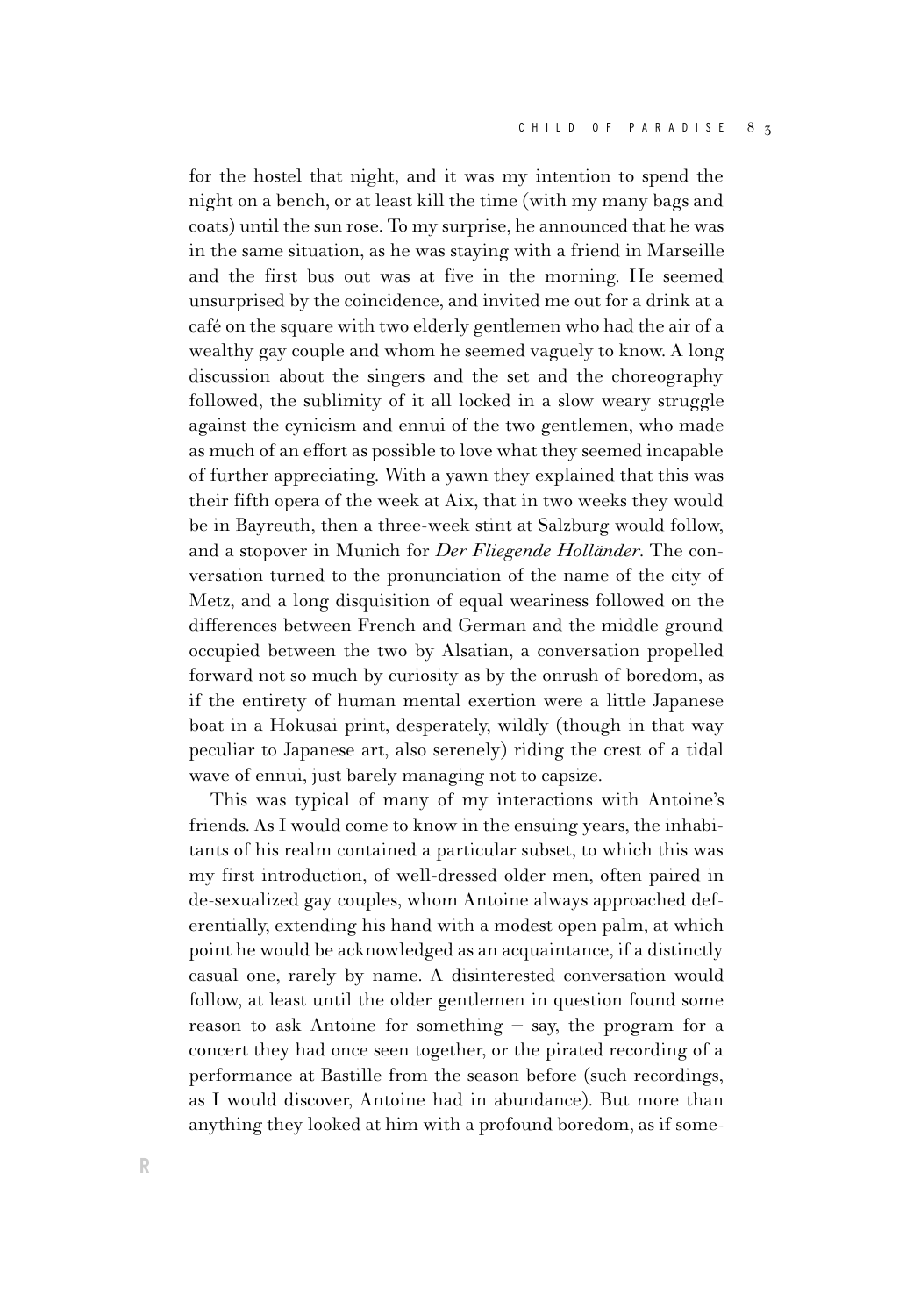thing about him reminded them of precisely what it was that they found uninteresting, or were unwilling to admit they found passionately engaging. And here, in Aix, as always, we all paid for our own drinks, except for me – Antoine covered my espresso.

It was at this point, I suppose, as the acquaintances disappeared in the direction of their hotel and the cafés in the squares of Aix began to close, that my friendship with Antoine B. began in earnest. We sat ourselves down on a park bench in the great fountain square of Aix and talked. The conversation, as was to be expected, centered mostly on opera, the long litany of comparisons of what we had heard and where, and what productions, and what opera was like in the United States (a dark continent to Antoine, although he admitted he had signed up for the Met's e-mail list, along with those of all the other major opera houses of the world). And indeed, what life was like in general in the United States, a subject about which he had an inordinate and generous curiosity. He was surprised – even hurt, you might say – when I gave him a mocking description of a French comic book I had seen the day before in a bookstore called *IRS,* about an intrepid James Bond– like tax-collection agent who swung from rafters and drove flashy cars. *Is it really not like that,* he asked sheepishly, sincerely. And he began to describe, in a cascade of unbending sequential thoughts, other comic books (*Bande Dessinée,* the French and Belgian variety is called, in distinction to *les comics,* pronounced ''komeeks,'' the classic American variety, and *le manga,* the salacious Japanese version, which also finds plenty of readers in the Francophone world) that gave various more or less vicious and brutal depictions of American life, and at least one of which sounded to be a rather plaintive and limpid account of a family's life in rural Quebec during the Great Depression – the Francophone tribute to the miseries of a certain rural North American gothic.

That alongside Antoine's consummate knowledge of opera existed immense reserves of erudition about the most unlikely subjects would be an important realization in the apprenticeship that leads to every true friendship. The *BD* was one of the first, and one of the ones that marked me most strongly – along with the corresponding realization, equally surprising and somehow linked in my mind, that he knew nothing about books. When I hazarded to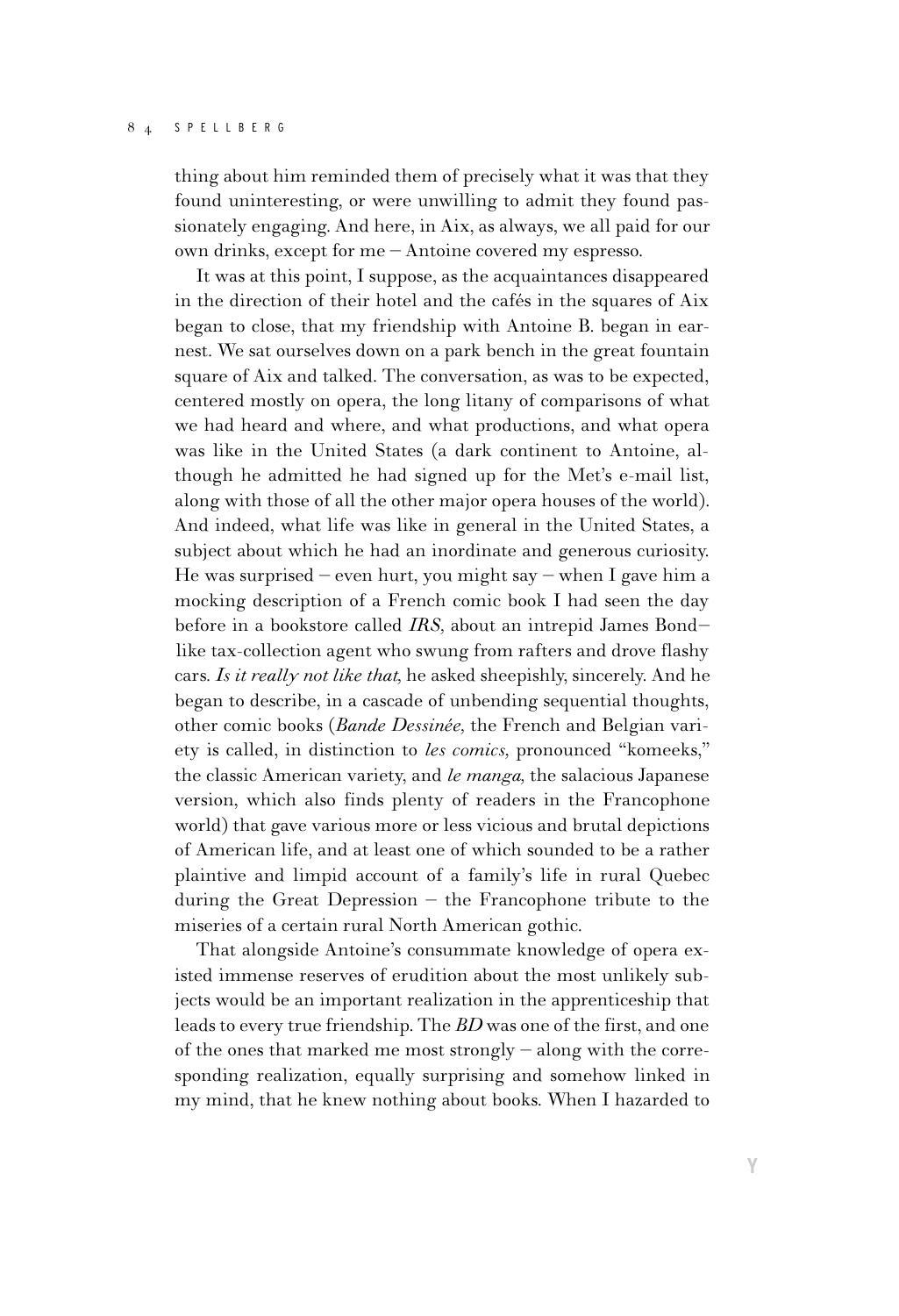talk about novels or quite simply the activity of reading, that night or in the weeks that followed when I occasionally met him in Paris, he would stare at me blankly, or more often laugh. Once, still early in our friendship, he had mentioned that he was reading a book about the *Mayflower,* but when I asked about it several weeks later he gave me a blank, quizzical stare and said that it didn't sound much like him to be reading a book about the *Mayflowerrr* – saying the word slowly, his French accent rolling the syllables like ungainly pearls along the tongue, as if he needed an extra few seconds to recall, dimly, what the *Mayflower* even was.

But not so with the *BD.* These he knew by heart and seemed able to navigate with an ease that eluded me. When, several years later, I first came to his apartment, I saw shelves packed with the long spines of those comic books, containing noir mysteries set during World War I, philosophical dialogues between rabbis and their cats, and accounts of dystopic future worlds being slowly navigated by cynical Private Eyes, emotionally conflicted androids, and children born in the shadow of a devastating future holocaust. These he could call forth from his mind with the same dexterity that made discussing opera with him so spectacular: for he could, with a studied slowness of speech – unlike many obsessives, whose passions trip over their tongues with ugly eagerness – lay out long lists of the daily facts of opera. His knowledge was only barely theoretical or historical; it rather consisted of a great baroque catalogue of the names of opera singers, composers, works, the set designs of past productions and the shape of their programs (this one's a dissertation, he'd say with a glimmer in his eye, and indeed, many of the volumes that accompanied operas in Europe seem the life's work of an academic standing on the hungry threshold of intellectual pseudo-employment). Historical chronology was unimportant to him except insofar as it was pertinent to style: he would never confuse a baroque work for a Romantic, of course (nor for that matter early Romantic with late Romantic or post-Romantic), and could offer a quite precise estimate of the moment in a composer's career when a given opera was written, but he would often turn to me in the midst of a conversation and ask a question like, *Traviata* was written in the nineteenth century, right? The dates of composers' births and deaths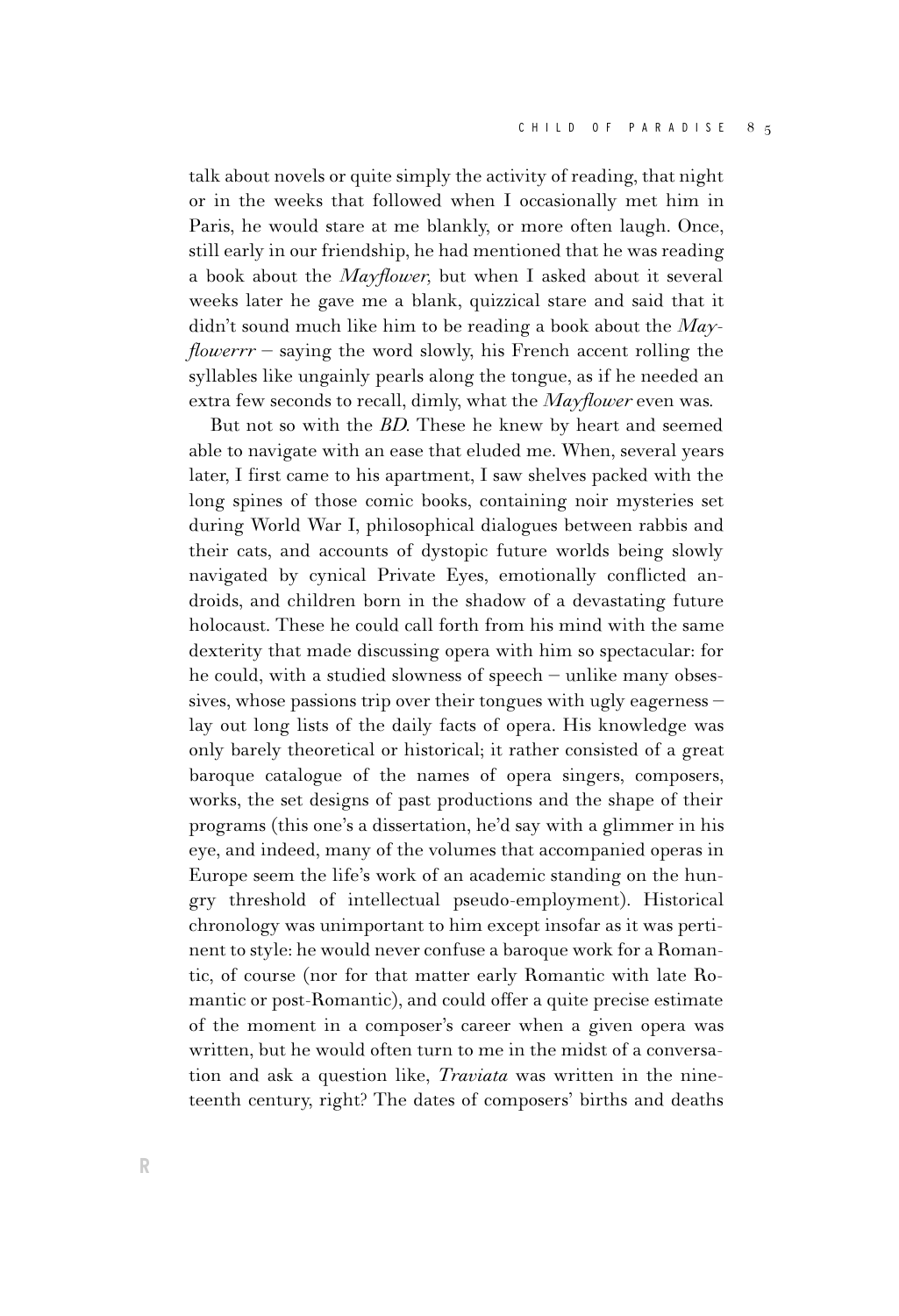he knew only from his eidetic recall of the many anniversary years he had endured in his decades of concertgoing: he was already talking wearily in 2008 about the over-enthusiasm that would doubtless sweep the opera houses of the world in 2013, the bicentennial of both Verdi's and Wagner's births, the two composers whose work dominates the international repertoire. (It will be Kierkegaard's bicentennial too, I might have added, over-eagerly; *Who?* he would have asked.)

But this came to be in time unsurprising: the prodigiousness of his memory only displayed itself when pegged to something in the external world – usually something concrete, like a program, or the square of a day on his calendar, or one of the many ingenious devices he himself used to recall what would otherwise slip through his mind like a sieve. When he would forget something we had discussed only an hour before and I would not be able to restrain my surprise with the leash of politeness, he would look at me ruefully and say, *You know me, I'm a goldfish*, a favorite expression of the French – mostly used by malicious teachers on their pupils – to indicate a person with a poor memory. But he did once explain that when he became aware of what he called his abysmal memory in grammar school, he developed the only method he could conceive of to overcome his deficiency: if he could not remember what he had to remember, he could at least ensure that he knew at all times where it was and how to recall it. And so he made countless notes, and filled his cramped studio with great cupboards in which every scrap of paper, every program and cast list, maps of the world and of Paris and blueprints of important public buildings could be stored and immediately accessed when necessary. He had files and toy figurines and sometimes the flags of provinces and countries he had visited all laid out in the thousand ingenious configurations of an externalized mind, so that, like one of the ancient memory orators who Quintillian says built in their brains great imaginary buildings filled with strange and distinctive objects to stand for the ideas and phrases they would use in their speeches, Antoine lived life within the walls of a magnificent memory palace, a dilating space in which every cupboard and bookshelf swelled out into the record of long voyages to Tunisia and countless evenings spent in the great illusionistic opera houses of Europe, until suddenly it would deflate, fold itself away into some forgotten drawer and snap shut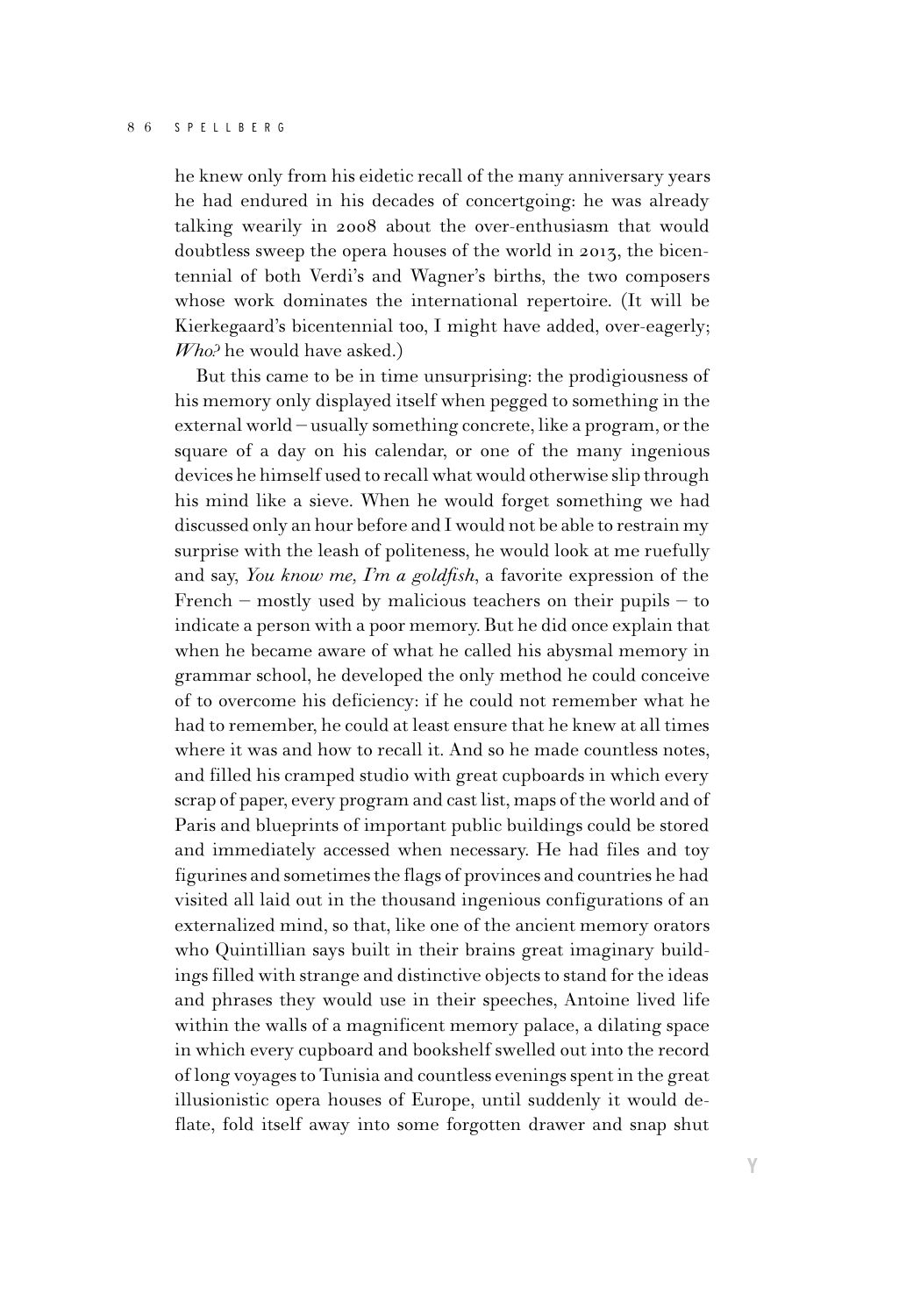with the blank face of forgetfulness, no evenings recalled, Tunisia as if blotted off the map.

Even when he traveled, a mobile version of the palace came with him, a Great Khan's field tent's worth of recollective materials. An elaborate spreadsheet in a dozen colors listed all the performances for the week in all the houses in Paris along with the major continental venues and, when something was worth listening to on the radio, the Metropolitan Opera as well. Several notebooks and a folder bearing slips of paper relating all pertinent information for the day's adventures went into a small backpack, along with an indispensable camera, whose all-remembering eye could record the events of the day while Antoine himself was busy deploying his mnemotechnic defenses within the radius of his movement. When visiting a new city he averaged a thousand photos a day of signs, shop windows, and the arrangement of seats in theaters he visited. He regularly requested catalogues from stores. When the detailed German bus schedules posted on the street proved too perplexing during a visit to Berlin, he took a sequence of high-resolution photographs and showed them to my roommate (for he was staying with me then), inquiring what each column and band on the orderly grid meant, and when on a Saturday morning he should be at the stop in order to catch the bus back to the airport.

At dawn in Aix I walked Antoine to the bus stop, turned down his repeated invitations to come to Marseille, and left to sleep the remaining cool hours in a park. As much as I was struck by the strange inklings of Antoine's personality, what delighted Antoine most of all was the fact that we had been able to go the entire night without growing bored with each other. An entire night spent talking, he exclaimed; not something easily done. It became apparent that in spite of the great edifice of intellectual activity with which he sustained himself  $-$  the dedicated gathering of information, the digestion, the dissemination, the discrimination and triage which he carried out as his god-given daily work, cultivating a garden of the mind that he had managed to plant onto the reality around him  $-$  he was terrified of boredom, which hung over him like a nimbus cloud at all hours of the day. The full consequences of this boredom I would not come to understand until much later, just as I would not understand the full meaning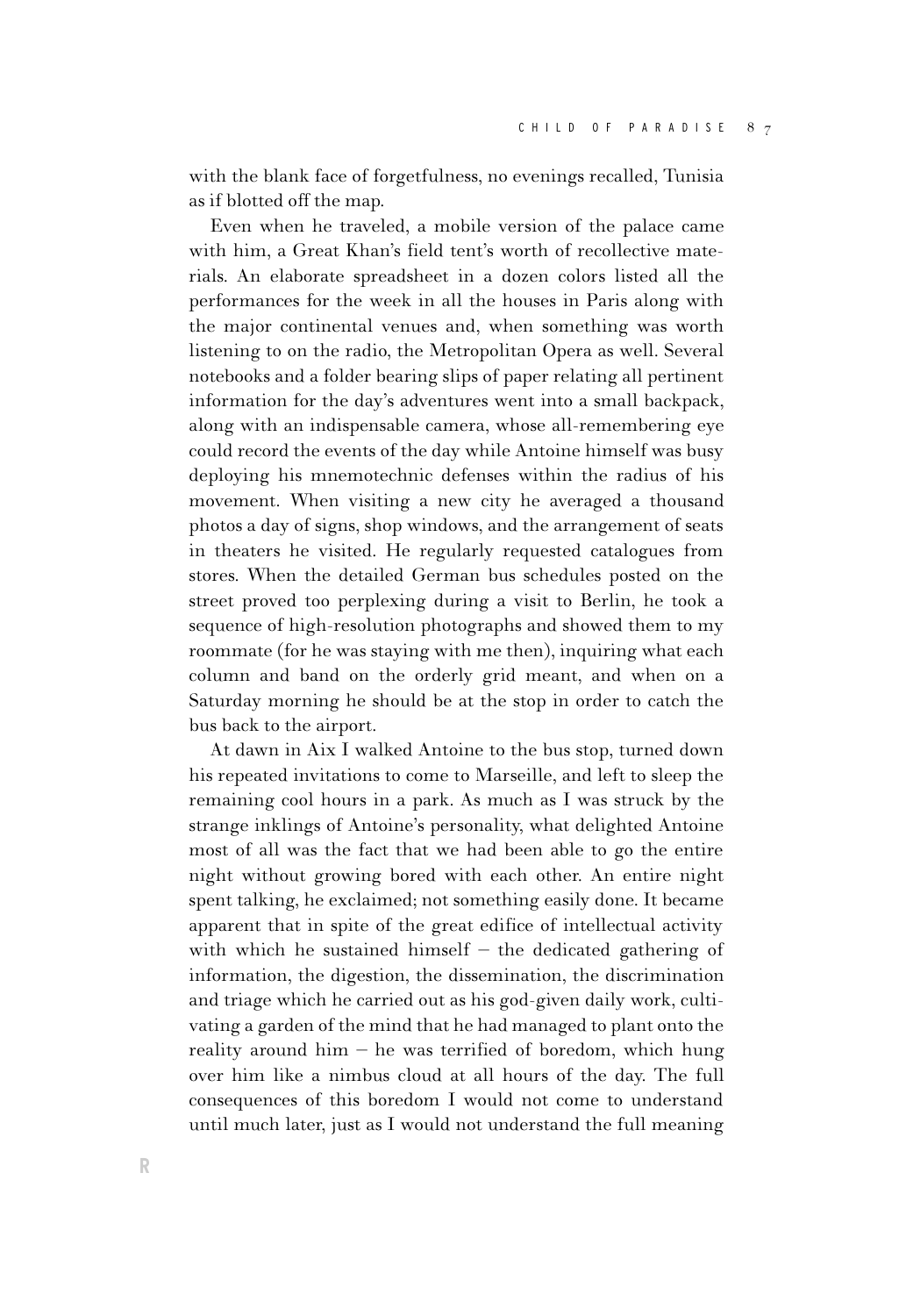of his laughter at any mention of books until I had left Europe to return to school, when I received the first of many postcards from him: on the back was scrawled a brief note, sent from the Jura mountains, written in exceptionally misspelled French, every word replaced by another – either made up, completely unrelated, or spelled with the wrong subject agreement – which was in every case a rough phonetic approximation of the right one. To the fact that Antoine seemed never to read in spite of his exceptional erudition had to be added an addendum: that this thirty-five-yearold man who reigned in an aesthetic empire of his own making could barely write.

•

The eccentricity of Antoine's own private domain is matched only by the resplendent bizarreness of opera in the twilight phase of its history in Europe. Here an aggressive vision of the creative imagination is invited to ambush, enliven, redeem, and wreak havoc upon the repertoire that has been standardized in opera houses since at least the early twentieth century. I once happened upon a performance of *Rigoletto* at the Munich State Opera directed by Dorris Dörrie whose concept (the term is very broadly applied in the field of opera directing) was an attempt to cross *Star Wars* with *Planet of the Apes*. The wicked Duke and his licentious court were a great cabal of humanoid monkeys cavorting about a stage littered with the bombed-out ruins of human civilization – this time, however, represented not by the Statue of Liberty, as in Charlton Heston's iconic moment of epiphany, but rather by models of the destroyed opera houses of the world. The remains of La Scala, the Palais Garnier, the Sydney Opera House, and of course the very opera house in which we were sitting lay on a rotating wheel, spinning madly as triumphant Italianate monkey-men danced atop a wasted world. Rigoletto was the only human in this orangutan cage, and his alienation was marked by the fact that he was obliged to wear a spacesuit at all times, for fear of asphyxiating in the simian air. His daughter lived in an *Apollo* mission–era space capsule surmounted by a neon crucifix and wore her hair in Princess Leia's signature buns. An unanticipated scene change in the second act revealed the Duke's court to have been transposed into the interior of a gigantic Louis Vuitton bag – visible to the audience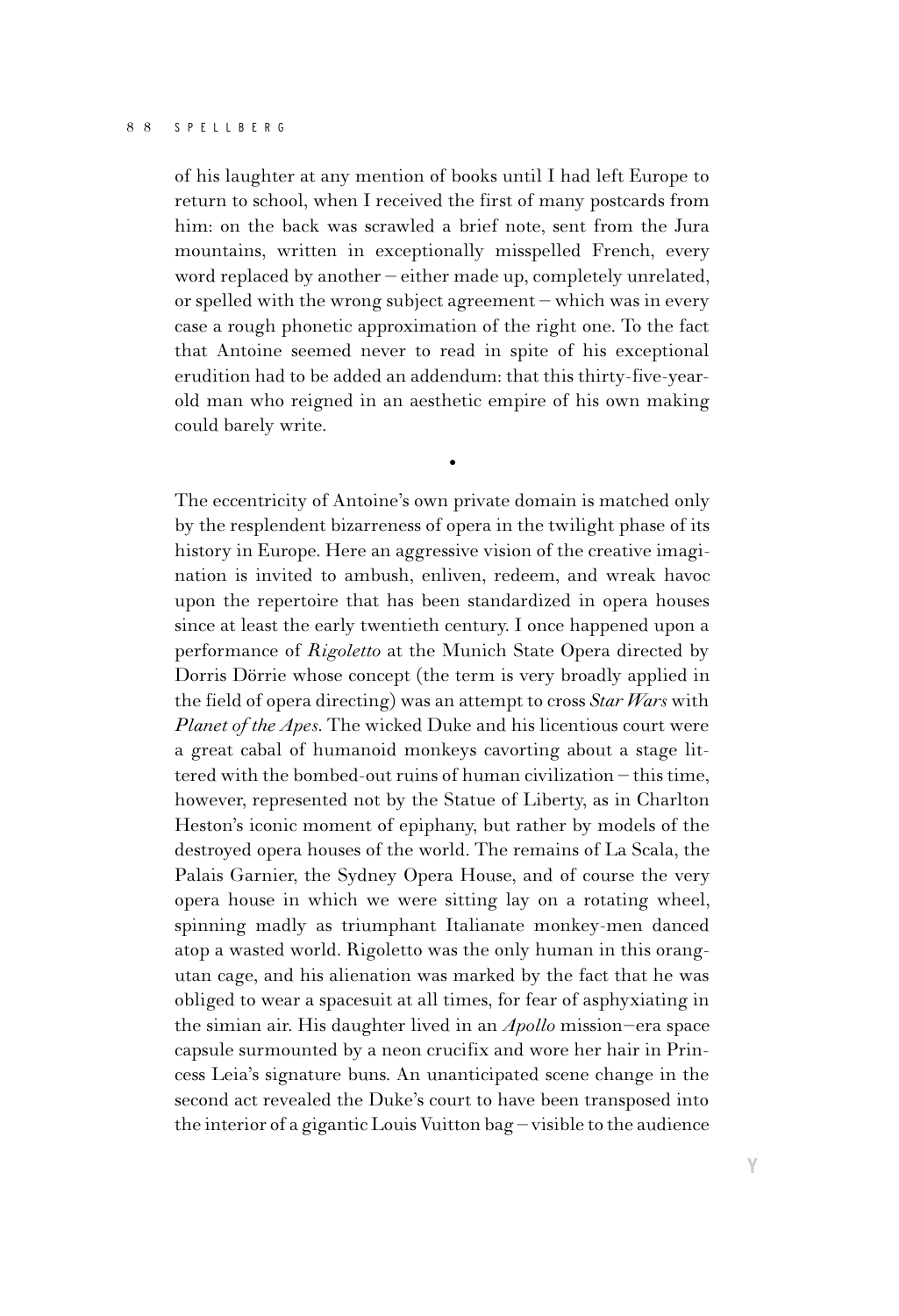in a cutaway cross-section – exhibiting various human-sized perfume bottles and a Fragonard swing hanging from the towering leather handle.

It is worth examining in some detail the heavy-handed artistic logic behind this altogether typical example of European opera in the early twenty-first century (granted, it is a particularly bad example, but it belongs within a spectrum of opera productions which, while ranging from the deadly to the brilliant, are nevertheless all made from much the same conceptual material). First and foremost, there is the open hostility toward opera itself: that is, the opera houses have been destroyed as a *precondition* of the story and setting. Furthermore, if I can permit myself to make a further inference from *Planet of the Apes* (which I think is encouraged), the opera houses have been destroyed in a nuclear holocaust by the civilization which had itself built them (that is, European). They are a testament to its hubris. The monkeys, meanwhile, are a symbol of the crassness of the civilization that has replaced them: they are materialistic, licentious, vulgar, ugly; they have bad taste, leaning toward the flashy, and they have cash to burn. In a word, they are Americans. And it should therefore come as no surprise that the entire conceit is lifted directly from the crassest realm of American globalization: blockbuster science fiction movies, the things which had threatened to sweep away European high culture and which enriched the ugly Americans, who then came to flaunt their Vuitton bags and dispense their much-resented but much-needed cash in the streets of impoverished postwar Europe. To sum up: Opera, and by metonymic association the entirety of European culture, had destroyed itself in its own fiery arrogance, and its remains were now inhabited by the wasteful apes of global capitalism whose debased cultural vocabulary had seeped into the sacred realm of art. The addition of Vuitton is perhaps also not meaningless, for it is the epitome of a prestigious old European firm prostituted by the new world order, catering to the basest status anxieties of the nouveaux riches. So runs the mini-lesson in world history since 1945 proffered by the Munich *Rigoletto*.

In all fairness, watching this performance is a much more enjoyable experience than my interpretation might suggest. It is truly ludic, absurdist in the grand tradition insofar as such a phrase is not an oxymoron – and this not least because the actual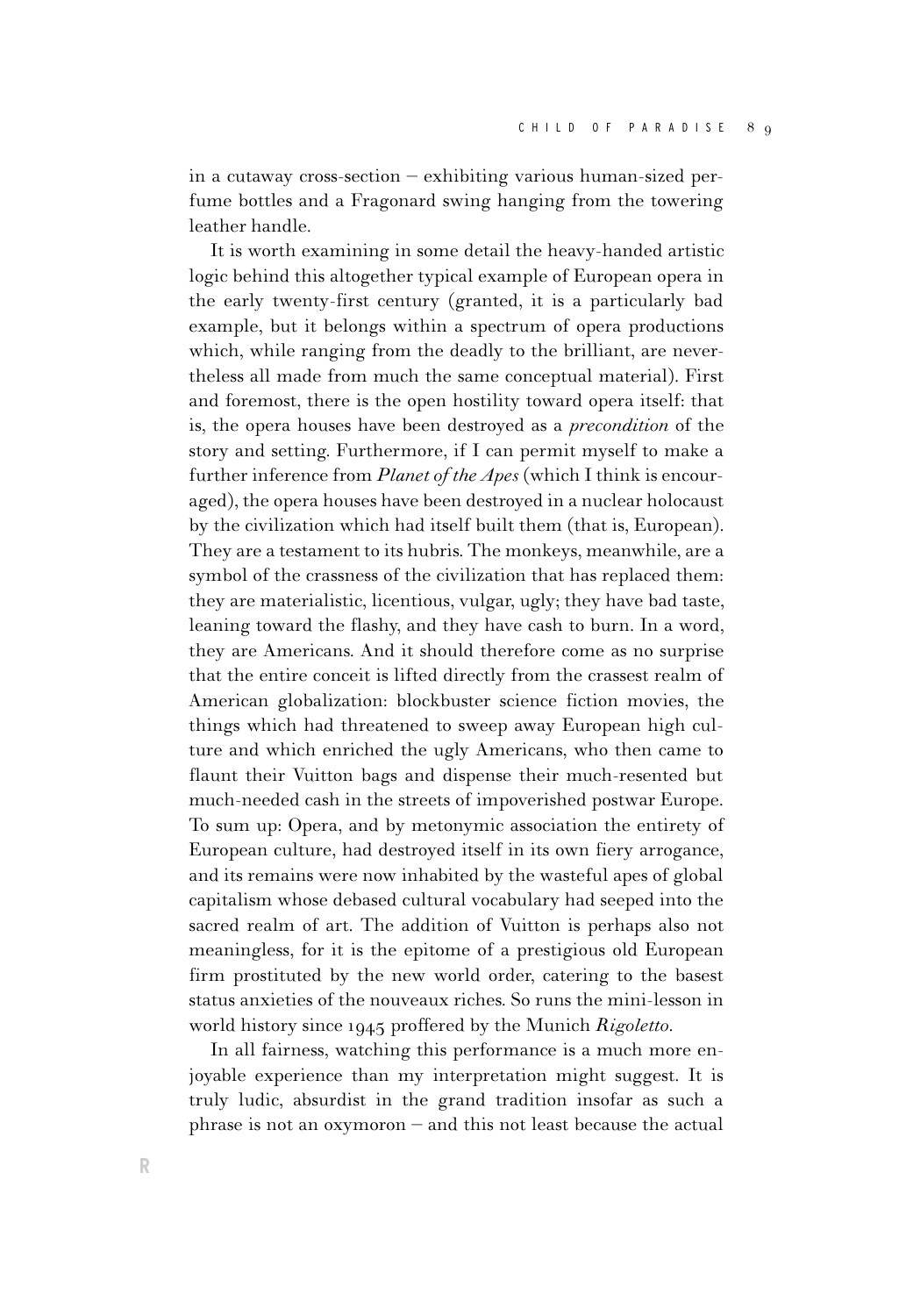drama of the opera is played out sincerely. Amid its proliferation of *LV* monograms and monkey suits, Gilda does fall in love with the faithless Duke and the anguished court jester does see only too late the error of his ways. The music is performed just as it was in the nineteenth century (no *Star Wars*–era Moog synths), and the night I saw it Gilda was sung by a stunning young Romanian soprano named Elena Mosuc, whose performance of the aria ''Caro nome'' was a thing of beauty.

This incongruity is in part due to the constraints of the German repertory system: German opera companies cycle through the entire season's repertoire in the span of one or two months, often offering only two or three performances of a given work. This means that the cast for these productions is in a state of constant rotation and often has only two rehearsals, conducted largely by watching videos of previous performances of the production, before opening. German houses thus have a pragmatic reason for commissioning concept-heavy stagings: the more the drama relies on the concept, the less pressure to carry the performance is put on the singers, who tend to sing in any production as they would in the oldest, simplest production of all – with vocal passion, stock sincerity, and a relatively limited range of physical motion.

And yet, there is a more clever tension here between the execution of the opera's plot and the forest fire of its new setting. Amid utter silliness and outrageous conceits, the sincerity of melodrama endures as only melodrama can. Melodrama is in its deepest essence an art form which maintains a claim of sincerity in the face of utter silliness and outrageous conceits. It is for this reason one of the fertile grounds for the cultivation and exploitation of irony; it is one of the few soils in which such a noxious plant can grow without being poisoned by it. But still more: it finds in this endurance the source of a heroism more meaningful than that of any of its characters. To convey a message doggedly in the face of the withering absurdity and the infelicity of its accessories has perhaps always been the source of opera's great strength, and it has been exploited (sometimes with surprising cunning and sensitivity) by the purveyors of this school of directing, known in Germany as *Regietheater*, "director's theater." If they are in the business of dismembering opera, then opera endures the ordeal with the impervious gaze of a martyr. Even as Dörrie's *Rigoletto* seems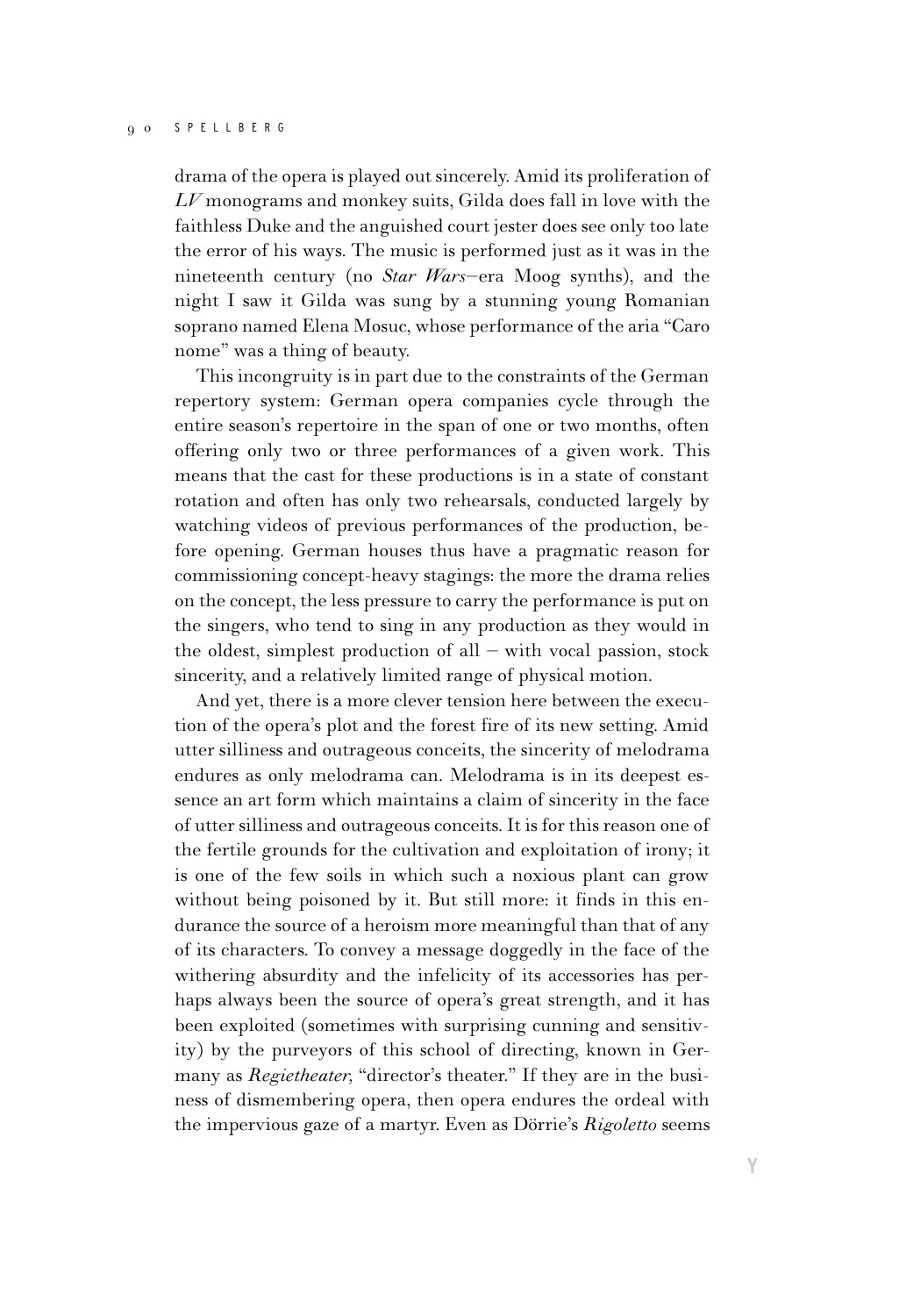to be destroyed by the forces of history (however cheaply understood), it manages to soldier on, to reach its end – the musical and dramatic climax that is more or less the same as it has always been.

Notwithstanding, changing the endings of operas is one of the favorite tricks of Regietheater. Peter Konwitschny's well-known staging of *Der Fliegende Holländer* features an ending in which the heroine, Senta, instead of committing suicide by throwing herself into the sea, overturns a gunpowder barrel and sets a mock torch to it, thereby blowing up the entire stage and with it the orchestra pit. This occurs perhaps ten bars before the end of the opera, and the final chords are played on a recording from tinny speakers while the theater, including the musicians' stand lights, goes dark. Once again a reflective and melancholic hostility toward opera itself is at the center of Konwitschny's intentions: he literally destroys the entire piece, and indeed destroys even the one emphatically natural aspect of opera  $-$  that it is always performed live and without amplification – presumably to convey a disdain for the redemption which Wagner's ending so tritely promises in the form of Senta's ascent to heaven in the company of the Flying Dutchman, whose soul she has saved through her love.

But the preservation of the work's original qualities as a foil to the staging is, if anything, even stronger in productions that alter the libretto, as the changes always presume an audience which knows how the opera is ''supposed'' to be performed. Konwitschny's production requires that the audience see the original ending concurrently, like a ghost standing invisibly beside the altered version. The result is much like the Fata Morgana illusion that probably inspired the myth of the Flying Dutchman, in which the angle of the light reflecting against the ocean waves casts a simulacrum of a ship into the clouds so that it seems to hover in the air alongside its water-bound original.

Two violent motions within the art form have led grand opera onto the pyre of ironic self-martyrdom, and precipitated a larger revolution in postwar European theater. The first of these was an attempt to break the stranglehold of history on art. It began in 1951 when Wieland Wagner, the grandson of Richard Wagner and sometime administrator of a satellite facility of Flössenburg concentration camp, took over the directorship of the Bayreuth festival, where Richard Wagner's works are performed in near-sacred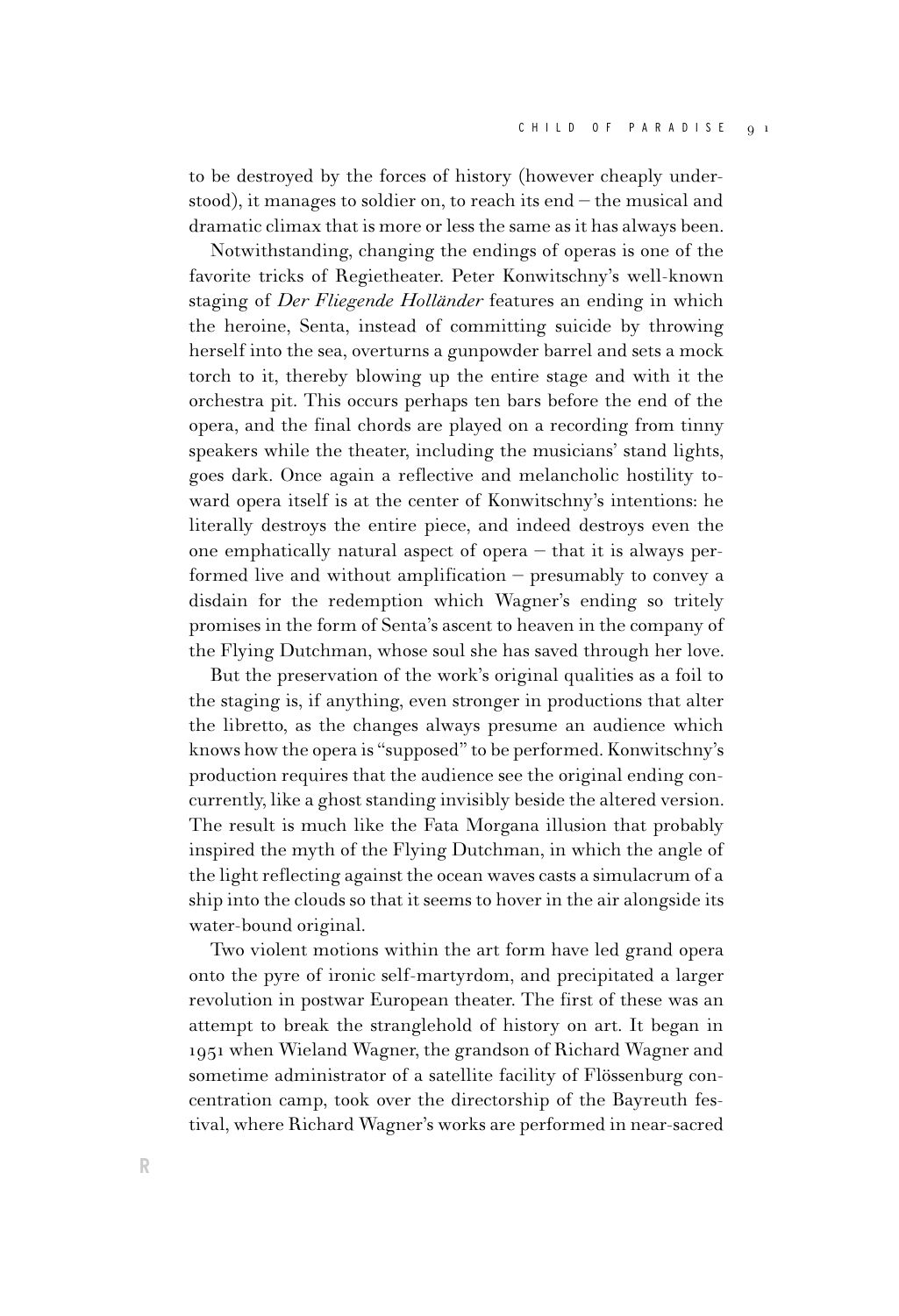cycles every summer. Wieland inherited the title from his extravagantly national socialist mother, and although sharing administrative duties with his brother Wolfgang, he largely assumed creative control of the festival's aesthetic. In his stagings, Wieland stripped his grandfather's operas of the varnish of ornamental kitsch the composer himself had envisioned for them, and left instead the barest of symbolic expanses. His stage settings were vast and empty, unencumbered by the heavy demands of Romanticist verisimilitude or the pomposity of German nationalism. The decor, largely influenced by a forgotten late-nineteenth-century designer named Adolphe Appia, featured, in place of Richard Wagner's original medieval pile-ups, a single semi-circle of linked columns (*Parsifal*) or an immense undecorated staircase rising up into a blackness relieved only by murky washes of purple and green lighting (*Siegfried*) or a blank stage with a great ball of leaves and flowers suspended from the fly (*Die Meistersinger von Nürnberg*).

With Wieland Wagner's stagings, Europe turned its back on the manic aesthetic of its imperial phase, when it had been awash in the ornamental veneer of unchecked material production. The opera spectacles of the nineteenth century had been as overfull as a Biedemeyer salon, hung with countless drops and crowded with choruses of hunters or nobles or soldiers in full regalia. The stages buckled under the weight of banners, props, and immense divas swaddled in crippling dresses. In its self-conscious extravagance, opera was a Potemkin village allegory for the belching economy of the continent, which produced goods of every kind – weapons, wallpaper, china, locomotive engines, railroad ties, silver cutlery, fireplace screens, floral-patterned fans – with heedless speed and in superfluous volume, sustained by the seemingly bottomless mines and continent-sized plantations exploited by European colonialism. Bayreuth did away with this self-satisfied extravagance in a single dramatic stroke; the housecleaning left nothing but the floors and ceiling.

In this motion, opera turned its back not only on the violence of recent history but also on the aesthetic of history itself. Until then, opera – and indeed, much of official European art – had been deeply in love with the siren song of history. It was a disguising mechanism for the present; it hid the terrifying speed and careen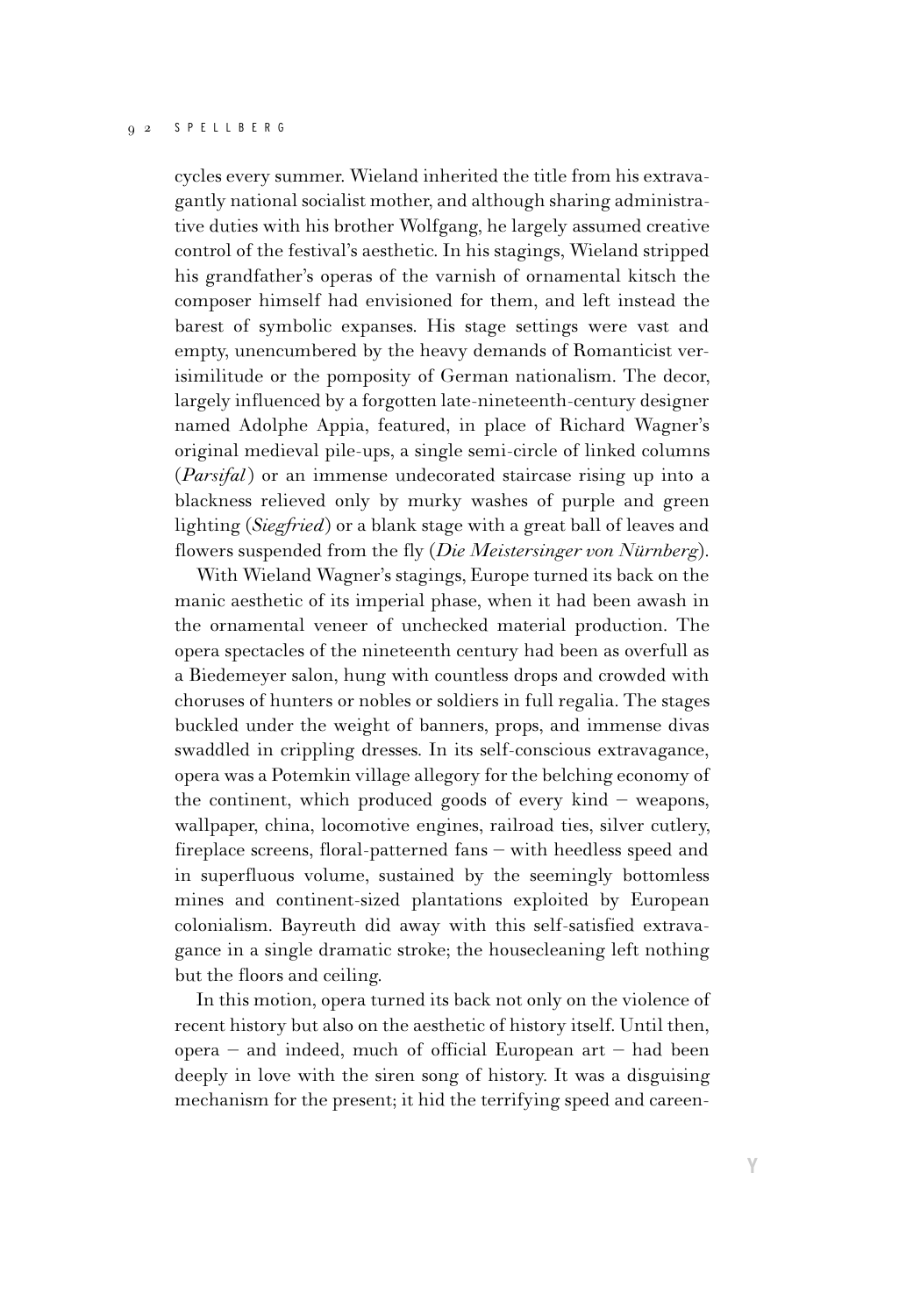ing productivity of the Industrial Revolution behind an elegant stasis, much like the great screen of icons shielding the altar in an Orthodox church. Walter Benjamin noticed that in the 1930s, the buildings built in Paris with the intention of conveying permanence – banks, assembly halls, libraries, opera houses – were still constructed in pompous imitation of the styles of earlier centuries, in marble or sandstone, even though their inner structures were supported by great cast-iron pillars and other modern industrial materials. The only buildings in Paris that were visibly modern in their use of glass and steel were those designed for transient purposes: train stations, exhibition halls, and shopping arcades. This need to clothe the present in the ornamental vocabulary of history translated to the great operas as well, which all traded in the fantasy of a chivalric past – for Europe was terrified precisely of the unwieldy industrial and material might of the present. In its romantic devotion to history, opera disguised its relation to the making of history: to the inexorable waste and exploitation of which it was a symptom and which would in the end lead to two brutal world wars, just as extravagant court spectacles in previous centuries had been at once symptomatic of the ills that had led to the French Revolution and, in their quaint pastoral settings and providential celebrations of monarchic authority, a way of disguising them.

Wieland Wagner's empty, highly symbolic stagings thus cleared out all that was hiding behind the heavy drapes and period furniture in nineteenth-century state art. They severed European theater's connection to the fantasy of its own history as a noble, glorious affair of kings and knights and heroes, and also more directly to the great mass of material objects (in many cases beautiful when contemplated individually, horrifying when seen in aggregate) of that history, objects which were thrown off the stage, much as in reality they had been purged in great quantities by the flames of total war. (Wieland's 1956 production of *Die Meistersinger von Nürnberg* was derided by critics as ''Die Meistersinger *ohne* Nürnberg'' – The Mastersingers *Without* Nuremberg – for its sparseness. But this criticism was clearly made in willful ignorance of the fact that the medieval city which earlier stage designers had so painstakingly re-created for Wagner's opera in fact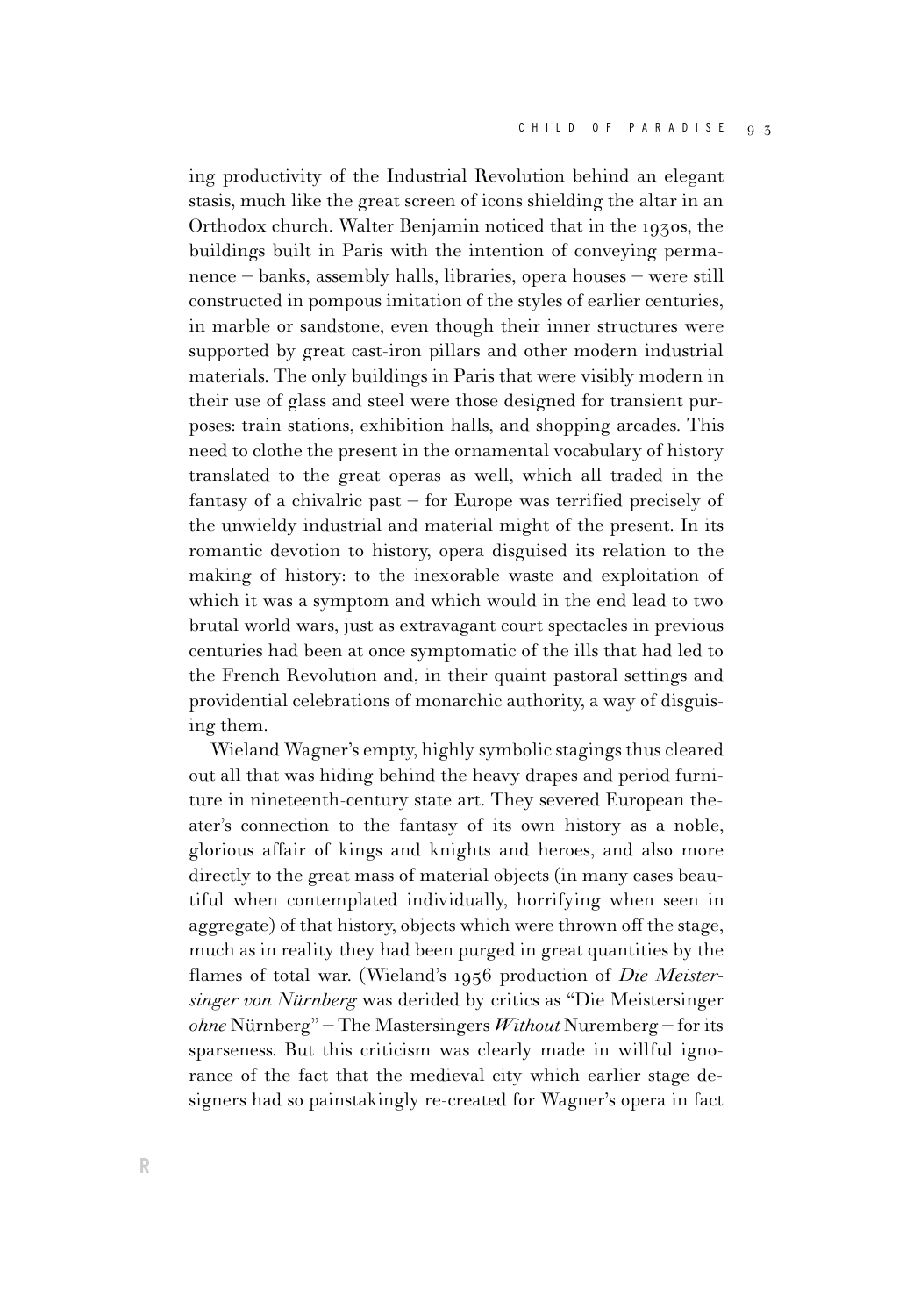*no longer existed* – it had been bombed flat, and Wieland's empty stage was probably the most accurate possible scenic rendering of the contemporary state of Germany's ancient cultural capital.)

In place of glossy, culturally specific settings, Wieland offered the muted landscape of myth, in something like Carl Jung's sense of the word: universal and mysterious, an archetypical form echoing the shape of human consciousness. But this, too, did not constitute a perfectly pitched mirror for postwar European society. For although myth had the power to overthrow the tyrannical clutter of history, it could do so by eliminating history's presence entirely from the stage. History's chokehold may have been broken, but this was because history itself was swept away (or under the rug). It would take a second major move for European theater to reach the stage at which it could communicate precisely what it aspired to communicate about the postwar era on the continent.

And this second major motion was the irruption of *irony* into the landscape of mythology. Mythology has always lent itself to irony; Northrop Frye makes the beautiful assertion in *The Anatomy of Criticism* that irony pushes through the floor of the most prosaic kinds of realism and suddenly makes them resemble the highest planes of myth. Irony carries the debris of historical fact into the domain of fable; thus irony allows history to become the subject of *aesthetic* as well as moral judgment. Irony, in its ideal form, permits the world to be judged on the plane of art without being trivialized.

Irony became the great instrument by which the past could be criticized by our own awareness of it – that is, irony is the tool of a *self-conscious* history, which is precisely what European culture has attempted to cultivate since the war. The great proliferation of monuments and memorials and testaments to the Holocaust and World War II, the immense attempts across the continent (and especially in Germany) to lay out the guilt of the past, have helped produce an art predicated upon an awareness of this very process. European opera is the self-consciousness of Europe's own exaggerated labors at self-consciousness: a distanced, critical awareness of the complicated acts of awareness being carried out by the society as a whole.

Another watershed Bayreuth production makes perhaps most clear this great fusing of history and myth through the medium of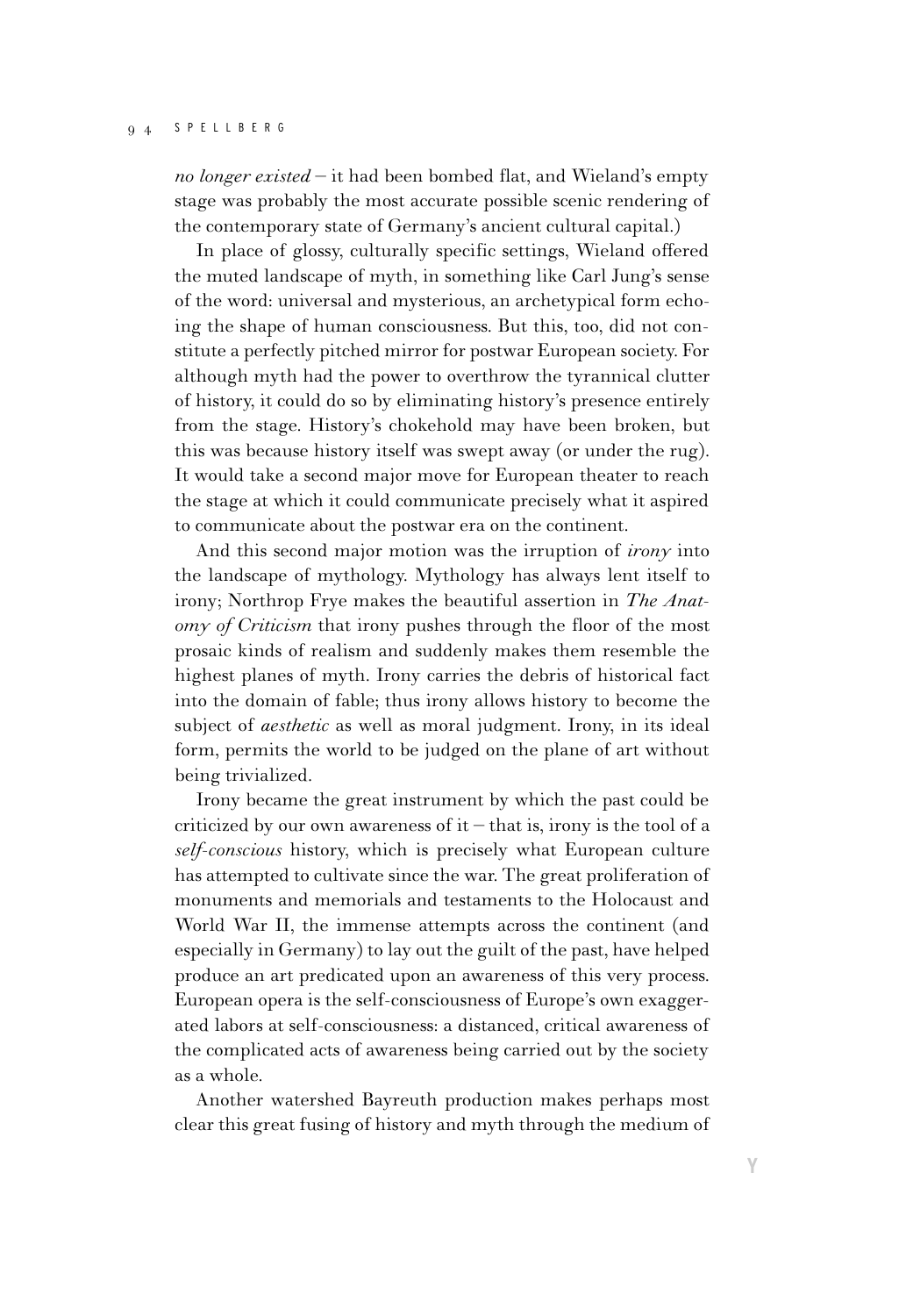irony: Patrice Chéreau's 1976 centennial staging of the *Ring*. Chéreau's production, which has become a touchstone for all students of contemporary opera, takes the mythic setting of Wagner's opera and maroons it in the Industrial Revolution. The illusion that Wagner demanded for his operas could be achieved only through the exploitation of electricity, oil, and great steel cables; it was with them that an insular floating world could emerge out of the nothing of a darkened auditorium. Chéreau's staging inverted this work, laid it on its head, so that the sources of the power of illusion were woven into the thread of Wagner's world. The Rhine became a hydroelectric dam, the king of the gods a robber baron. The world was populated with whores and the wealthy men they preyed upon; the stage of gods and men became a theater of capital exploitation. That which the nineteenth century had used to produce its disguises became their source – and indeed did a great justice to the angry wisdom of Wagner's own sublime variation on the mythical theme in nineteenth-century culture.

It is not by accident that Wagner's operas became the worktable for the revolution in European theater. Wagner was the great prophet of *attention* in art. He is often credited with inventing the director as a figure in the theater and for giving birth to the notion that a work of theater should be conceptually consistent and rigorous. He was the first to demand opera houses designed for watching the stage. Before then, men and women had gone to the theater to gossip and flirt on a set that eclipsed the one on the stage. In  $1765$ , J.-J. de Lalande reported that in the great houses of Venice and Milan, blinds had been installed on the boxes, so that spectators who found the performance too distracting could shut it out. (This is not unlike the luxury boxes at football games in our own society, equipped with cable television and blinds, for which one pays preposterous sums of money so as to have the privilege of *not* having to watch the game.) In contrast, Wagner's temple-auditorium in Bayreuth was stripped of ornament and boxes, its long rows of seats were designed to focus upon the stage itself. He was the first artist of the industrial era to insist on the full mobilization of technology in the service of aesthetic experience, harnessing steam, electricity, light, and political power for the sake of a unitary work of art to be performed in the brief span of four or five hours. Wagner wanted to yoke the world to the demands of aesthetic attention.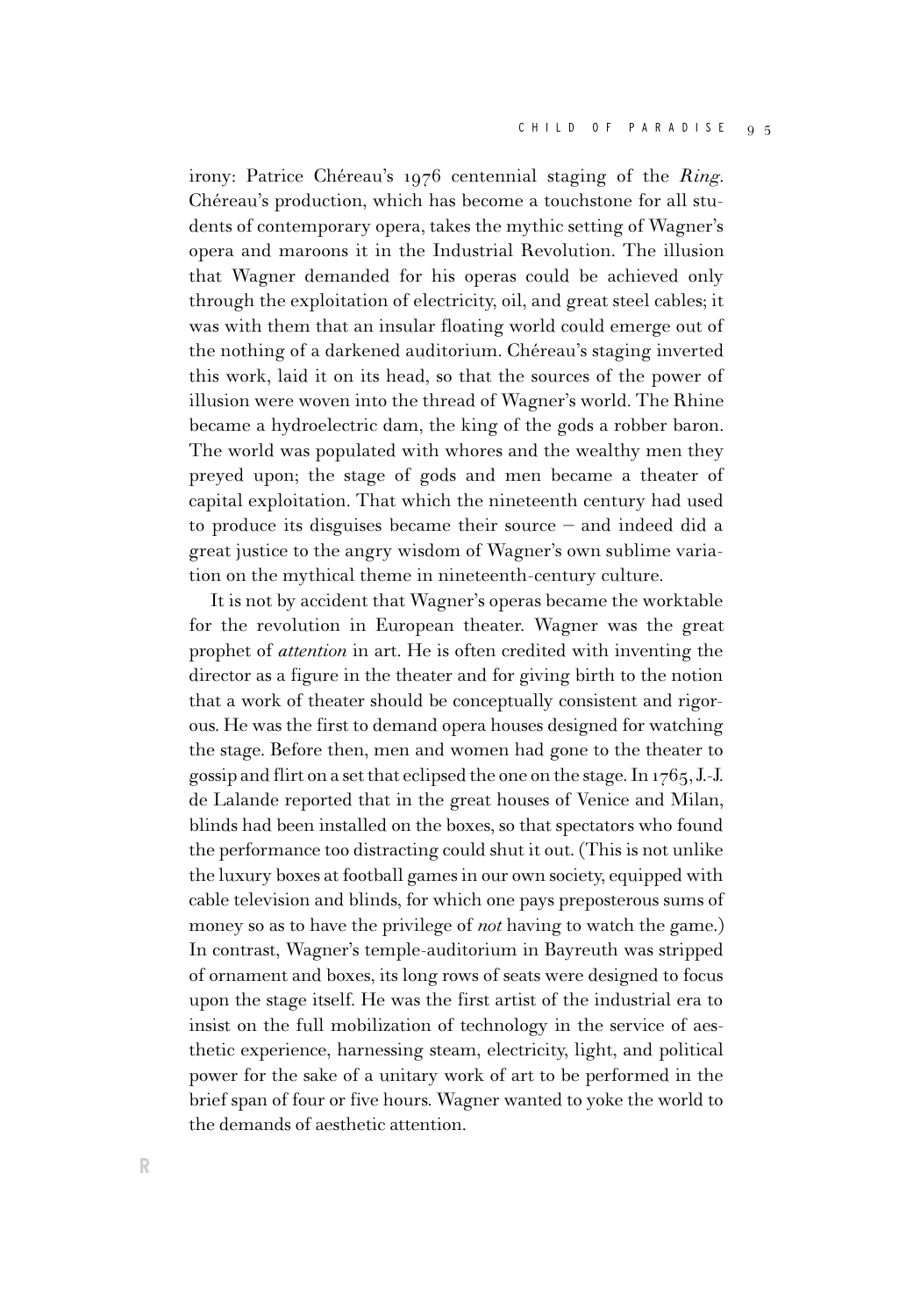For the twentieth-century revolution in European theater was precisely about *drawing attention* as it rarely had been done before in art, even in Wagner's – drawing it as one draws water, in great heavy bucketsful from wells that had once been dug deep for the purpose of forgetting and disinterest. The attention that the new directors sought to channel was sometimes meant to bring to light political injustice or hypocrisy, but more often than not it was simply to give the work of art itself a presence within a spectator's field of vision that it had perhaps never before enjoyed in human history. The revolutionaries in European theater from Brecht to the present day have been great exploiters of attention  $-$  or, perhaps more accurately, increasingly outnumbered combatants on the front lines of the battle for attention, ruthless desperadoes riding bareback in pursuit of a stampede of distraction. If the advance of the art of theater has become synonymous with provocation, it is because its practitioners have become a remote and isolated battalion of irregulars waging an undying battle on the field of communal perception, fighting for a public which has so many reasons for consenting to so many distractions that it can no longer spare any justification for investing itself in anything; it can only be drawn to that which most pulls at the erratic orbit of the dark planet at the center of the human eye. It is for this reason that the political and social aspects of European art tend to attract the most notice; but these are only the most visible guises taken by the drawing-in of attention toward art.

European theater, with opera in the vanguard, has made use of three strategies – two superficial and one fundamental – to counter the dominance and power of other media, especially its most powerful rival, film. The first strategy has been to adopt the technology of film for its own use (something which began in the avant-garde but has also since become an important part of spectacle theater around the world): to make use of video projections, pre-recorded sound, increasingly complicated lighting effects, ever stronger amplification. To try to beat cinema at its own game, in other words.

The second of these strategies, in contradistinction, has been to exaggerate and exploit with great violence precisely that one aspect of the art of theater which cannot be mimed by cinema: namely, the actual physical in-the-flesh presence of human beings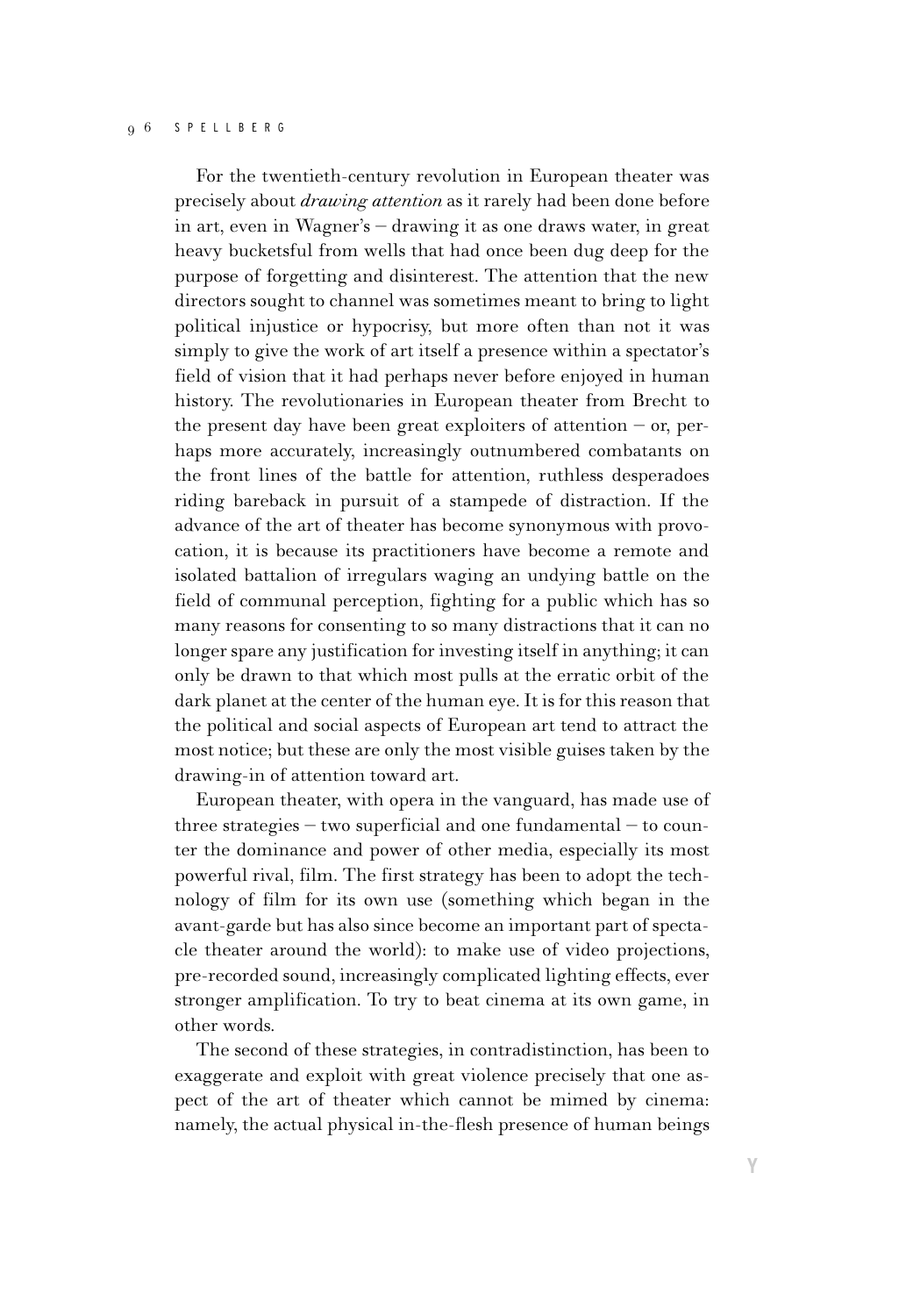before an audience. Thus the human body has been placed over and over again in a position of great vulnerability. It is placed naked and scarred before the viewer; it is shown in acts of gross sloth; it is fat, lazy, sunken to the floor, a mullet stapled to its neck and a cancerous stomach bursting from a pair of ill-fitting hot pants. It is subjected to bouts of putrid gluttony, greedily devouring immense quantities of food, bathing in onstage pools of ketchup and mustard, or that truly foul thing Germans call *Salat Mayonnaise*. It is forced to make gestures of anxious self-destruction, to cut itself, crucify itself, jump on fake barbed wire, and sweat profuse quantities of fake blood. The body is made to use pernicious and stilted vocabularies of movement, or, as in the case of Frank Castorf's notorious stage adaptation of Dostoevsky's *Crime and Punishment* at the Volksbühne in Berlin, the actor's body vomits into a toilet – a gruesome enough spectacle seen once, at the normal distance between stage and spectator, but truly nauseating when seen twice at once, for it is filmed live and projected simultaneously onto a huge overhanging screen.

As violent as they are, I call both these strategies superficial because they are, in the end, outwardly directed. Both are a calland-response to other media and therefore they alter the medium of theater only insofar as the invention of new media always alters the media that have come before. But they do not alter the fundamental nature of the experience of theater – they only change its methods of execution. In contrast, a third strategy has fundamentally changed the nature of the art form. This strategy, harder to pin down, might be called critical self-consciousness: it is the act of generating a new way of producing theater by taking theater's extensive repertoire and using it to re-shape the nature of performance itself. Instead of plays standing ostensibly alone as new works of art or new stagings, they become iterations of the repertoire recast in different layers of commentary. Seeing an opera or a play in this world becomes an act of seeing which contains within it the many earlier versions of the same work of theater, and thus seeing them anew. All art forms work within conventions and traditions, but rarely in as self-aware and open a fashion as European theater. It is fitting that the director originated in opera, for opera, leading other performance genres by the hand, has become the most directorial of art forms, one in which new works are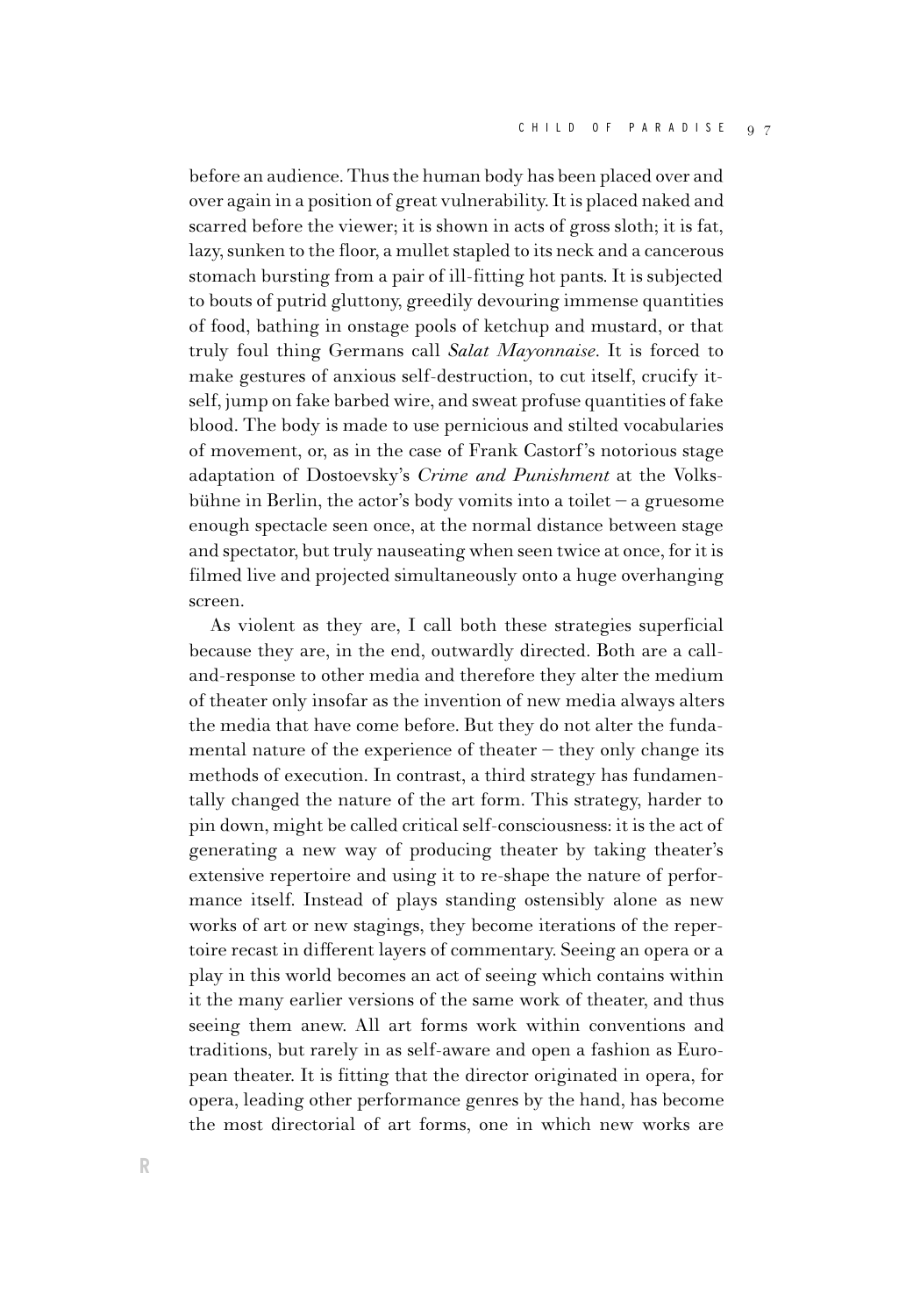hardly ever written, and in which the greatest goal is no longer creation but re-interpretation.

(And this shift is of equal importance for older, more traditional stagings of works of theater and opera. For example, a muchbeloved production at the Staatsoper in Berlin is Mozart's *Zauberflöte,* reprised almost every year, using copies of the historic sets designed by the great neoclassical architect Karl Friedrich Schinkel. Schinkel's designs have furnished the most recognizable visual images of Mozart's work: the Queen of the Night suspended upon a crescent moon underneath a dome of stars; the elaborate flats of Egyptian temples painted in virtuoso perspective to give depth to even the shallowest parts of the structure. Recognizable from textbooks, posters, and postcards, their appearance on the stage is contingent upon the wonder of recognition and the thrill of watching anachronistic stage trickery  $-$  that is, seeing special effects whose effects are wondrous for being ancient, for feeling now, in comparison, somehow innocent.)

This is where the mélomane enters, for an attention to art that both envelops the present moment and leaps back toward all past moments is precisely what defines him. The mélomane is the repository of knowledge about productions past and present, about what ought to be performed, what would have been performed, what should have been performed, and the contentious relationship that those past and present potentials bear to what is being performed. It is for the mélomane that these stagings are created, for only the mélomane has the institutional memory by which to judge them.

•

Opera has become an art form of careful comparison, selection, and readjustment. Two wildly different productions of the same opera are routinely compared at the level of individual episodes: this one handled that scene better, this one cleverly reinvented this prop or this character's emotions. In one production of *Il Barbiere di Seviglia* a live donkey appears onstage; in another, a soccer ball – discuss. The open borders and state support enabled by the Marshall Plan opened the routes for musical pilgrims to pass from city to city, theater to theater, carrying out the sacred duty of lateral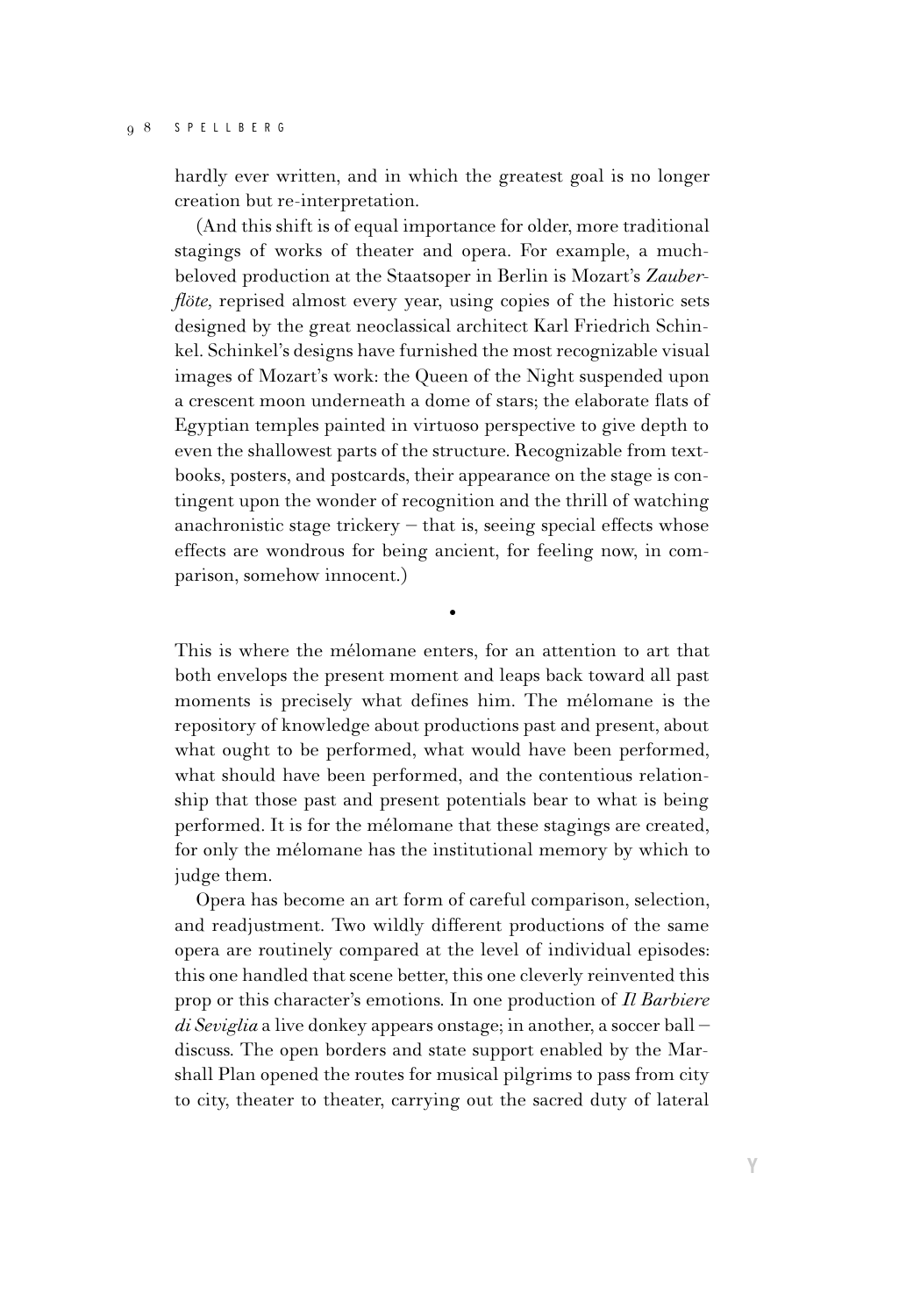viewing – watching always with one eye on something performed elsewhere, or earlier.

It was not until several years after Antoine and I had first met, when I lived in Paris on a student stipend, that I was granted admittance to the real heart of this self-archiving art form. That fall I ran into Antoine on my first visit to the theater. The performance was of two short Brecht operas, and I knew he would be there because it was at the Théâtre des Champs-Élysées, where, as he put it, *on est chez nous*. It was here that he knew the ushers by name and brought them chocolates and cookies.

I surprised him in the lobby. He was wearing a blue shirt, had gained some weight, and sported heavier stubble than usual. He explained that he and his friend Étienne were on their way to the Opéra Garnier in order to boo the curtain call for the première of Gounod's *Mireille* – a deeply reactionary production directed by the incoming director of the opera house, Nicolas Joel, who had replaced the brash Gérard Mortier, much loved among the mélomanes. Étienne, whom I had met once before, was a wiry sound engineer for Radio France whose French was so quick I found it impossible to understand. I learned later that his boyfriend was a Russian violinist in the opera orchestra, but by then they were half broken up, and he stayed away from the milieu. As I said good-bye to Antoine and Étienne on the subway, Antoine explained that he had a great deal of free time to see me, since he was now unemployed and certainly not looking for another job.

Antoine had been born, I learned, in the 12th Arrondissement of Paris, near place de la Nation, which had been in his childhood a working-class neighborhood and remained as close to such a thing as still existed within the city's center. His parents lived in an apartment on the boulevard Diderot; his father had been an inhouse bookbinder for a bank in the same quarter; Antoine now lived around the corner at the rue de Picpus. His apartment was crowded and cluttered, not only with his memory devices, but with a vegetable garden and a full company of orchids. Once when I came to visit him for lunch, I found him drenching them in water at the kitchen sink. He looked at me with manic eyes and said, *Ils vont tous à la piscine!*

In contrast to these crowded domestic splendors and apparent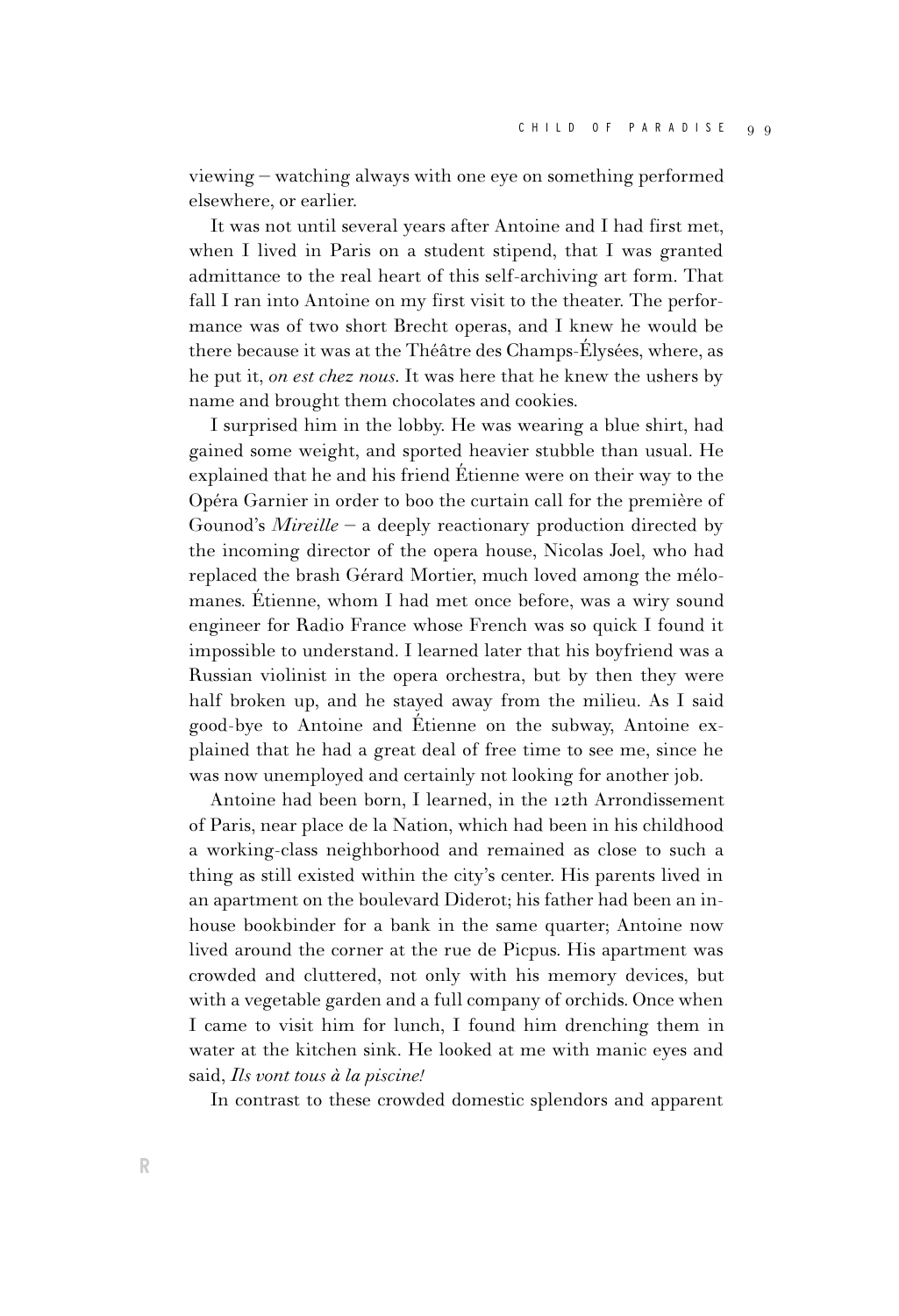familial closeness, Antoine was on all other stages barely a shadow in the world. He had done poorly in school and had never finished university. His uncle had taken him to his first opera, but he claimed that it made no impression on him. Indeed, the life he had come to live – attending operas nearly every night, dreaming about them every day  $-$  was in his account without origin. It simply was his life, almost undifferentiated temporally, estranged from work and family, the endless whirl of the season of concerts and performances, a tiresome parade like a debutante's ball schedule a century ago.

Antoine's friends, too, seemed to rest upon the surface of the earth like figments of a monomaniacal imagination, fixated on the twilight world of the opera house. There was Clémence, a diminutive, pinched-cheek usher at the Champs-Élysées as well as ticket agent at a movie theater, and her husband, Thierry, the projectionist at Le Rex, an immense old cinema which screens dubbed Disney movies. Thierry walked with a profound limp and introduced himself as a great lover of accents; he always greeted me with a "Hello, Matthew!" pronounced in a fairly good approximation of British English. There was Dorothée, an actress; Lila, a schoolteacher; Bernard, her boyfriend – but about their lives beyond the theater I knew next to nothing, and that only from what Antoine whispered conspiratorially in my ear, as if the possibility of a life beyond the gilded ribcage of boxes was an unseemly thing to mention in public.

Beyond this inner circle were a great number of solitary aesthetes with no tribal affiliation. There was, for example, a German in his early sixties named Peter Peters. He cut a wiry, skeletal figure with desiccated skin and frayed strings of white hair. He wore pants and a vest of black leather with low-cut T-shirts and chains of bikergang silver. He had wire-rimmed glasses whose perfectly round lenses, circumscribed in silver, resembled deep sockets and completed decisively the likeness he bore to a death's-head marionette.

Peter Peters was no one's friend exactly, although he often came up to us, for Antoine was much more generous to these lone wolves of the operatic forest than many of the others, who turned a cold eye on anyone whose friendliness had not been decisively tested (as indeed was the case for me for nearly the entire time I was in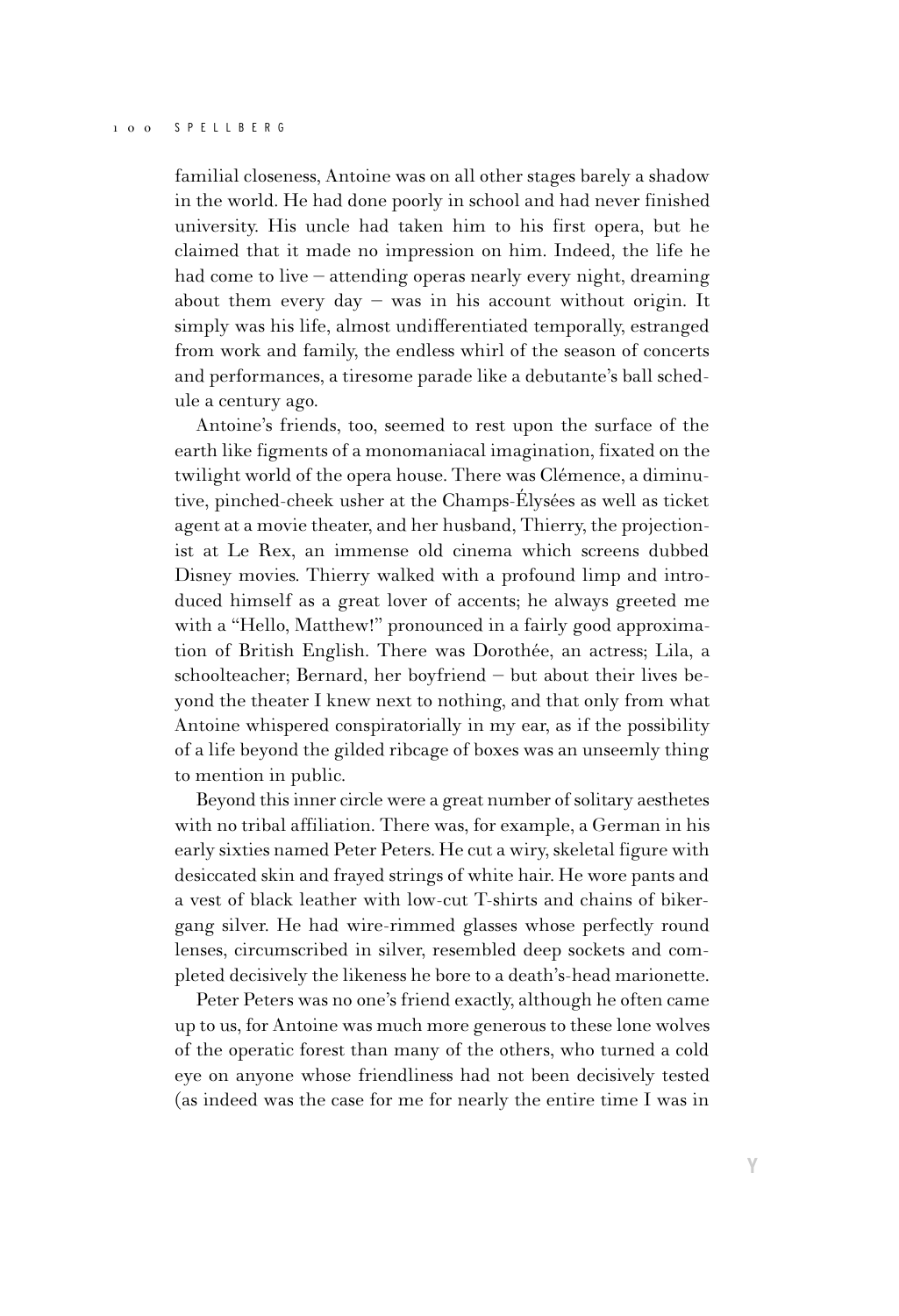France). Peter loved the cinematic melodrama *Die Tote Stadt* (The Dead City) by Erich Wolfgang von Korngold. *Some say that it's kitsch,* he said to me once, *but I love it. You know, degenerate art,* he said, with a toothy grin.

A still more brilliant specimen – the bird of paradise in the jungle – approached Antoine and me at a table one night at Aux Associés, the café frequented by artists at the Bastille. She was dressed head to toe in layer upon layer of mismatched shades of red: bright red hose, velveteen trousers, a burgundy skirt, a scarlet blouse under a maroon jacket with sequins and billowing Renaissance sleeves, a flapper turban in a shade of ruby, a matching handbag, and a narrow wrinkled face swollen with crimson lipstick. Her eyes were surmounted by thin glasses in silver and swaddled in eyeliner, eye shadow, and two hemispheres of glitter. Her name was Olga, and she was perhaps sixty-five. I would later learn that she had several such costumes, one in blue, another in black and gold, and that whenever she could she discreetly made her way (I asked myself, *How can a fire truck be discreet?*) at intermission to the first row of the orchestra, and from then on I would often see her leaning out of her seat directly behind the conductor, staring up at the stage like a child with its face pressed up against a television screen. When she entered the Associés after a performance, as she did every night, the regulars would shout *Brava,* and she would modestly respond, *I'm crazy, I am, I am crazy for opera, but I simply can't help it*. She would make the rounds of every table, lavishing praise on the performance and flirting helplessly with the young men within range of her myopic vision, until gradually the café cleared out, for a visit to your table from Olga set an invisible hourglass running on the evening. Management appreciated her because she made certain everyone was gone by closing time at two. *Un monument,* Antoine called her, not without a certain admiration.

But the most unassuming mélomanes – Antoine included – made the greatest impression on me. Their devotion seemed the most self-contained, the most hermetic. Another such person was David. I sat next to him at dinner at a steak restaurant for Dorothée's birthday, to which I had been swept along by Antoine, although it seemed clear to me that I was not in fact invited; David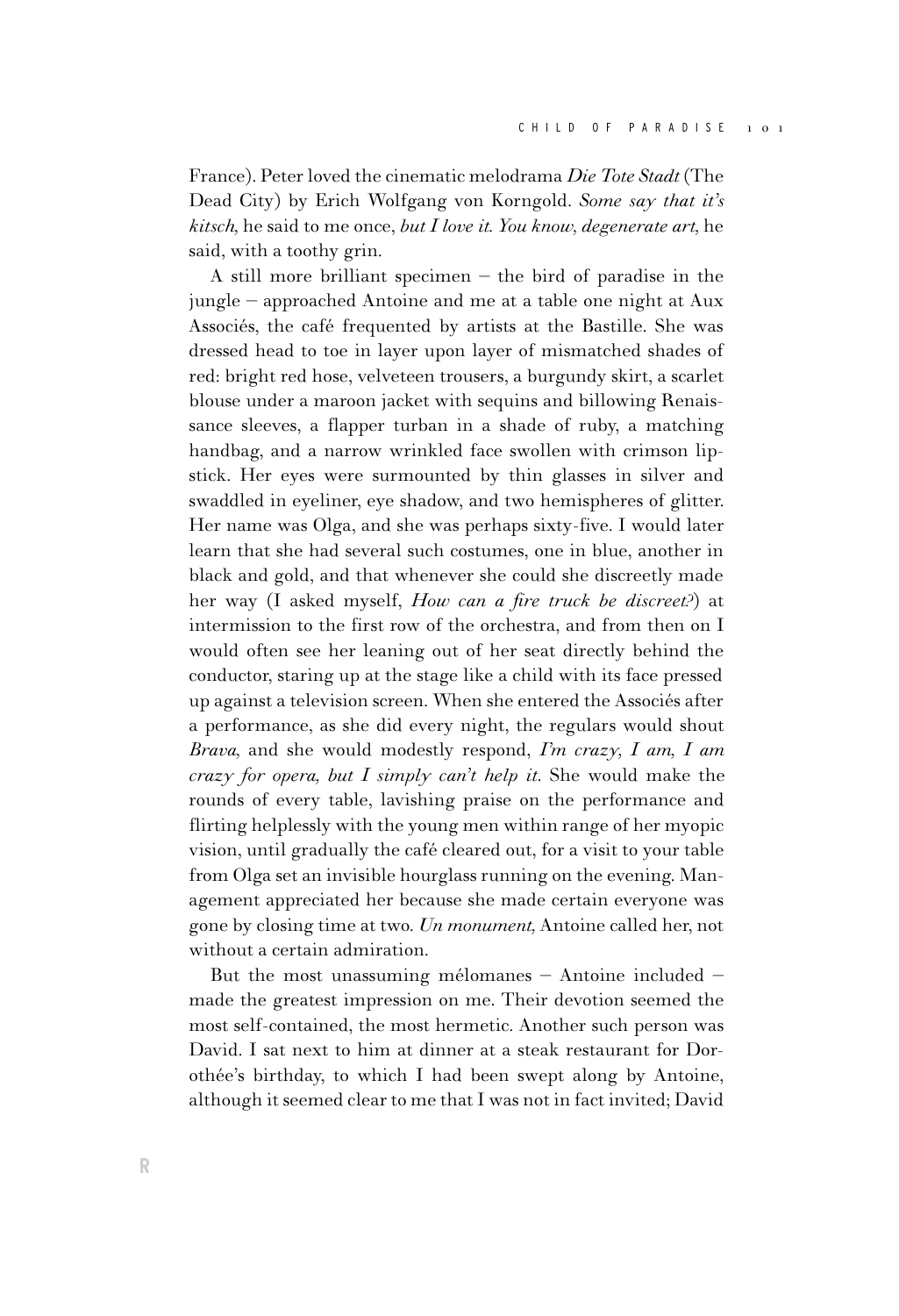seems to have similarly insinuated himself into the company. He seemed lonely and looked ignored; he was not young and far from beautiful.

He showed me the digital camera he had which allowed him to take flashless and soundless photographs of performances. On the little digital screen he pulled up crystalline photographs of the soprano Waltraud Meier in a brilliant yellow dress, standing before an orchestra, her mouth frozen open in an unknown burst of song from the second act of *Tristan und Isolde*. He explained that he used the photographs for his blog, on which he published accounts of his three great passions: opera past and present, the life and works of Giuseppe Verdi, and astronomical phenomena. The blog, he told me, was named after a star in the constellation Pisces. He had seen four total eclipses of the sun, in Mongolia, Zambia, France, and Shanghai (although this last one, he explained with resignation, had been partially obscured by clouds), another partial eclipse in Paris, and a starry kaleidoscope of lunar eclipses and meteor showers.

I felt a twisting in my gut as I sat next to him, not because I disliked him but because in that lonely beef restaurant, surrounded by great plasma television screens broadcasting the results of a recent cattle competition in Auvergne, he struck me as someone worthy of pity, and I was ashamed to pity someone of such dignity. I was horrified at the thought that I should condescend to this amateur in the deepest sense of that word.

What I realized in this moment was that David was in fact only an extreme example of Antoine's entire world. Antoine himself was forty years old. He had worked as a foreman in an optics factory (where all the workers he supervised were women. *Why?* I asked. *Because women have supple hands,* he replied as if it were obvious) but was fired because he disliked the policies of the factory's new owner – and because he always had to leave at four to make the line for last-minute tickets.

What Antoine had cultivated instead of a career was impossible to reward because it was utterly immaterial. And not merely in that it was not lucrative, but in that it produced nearly nothing: no artifact resulted from his work, not even a blog like David's. And yet what he did was doubtless work: he scoured opera programs and brochures, stood many hours in lines buying tickets, carefully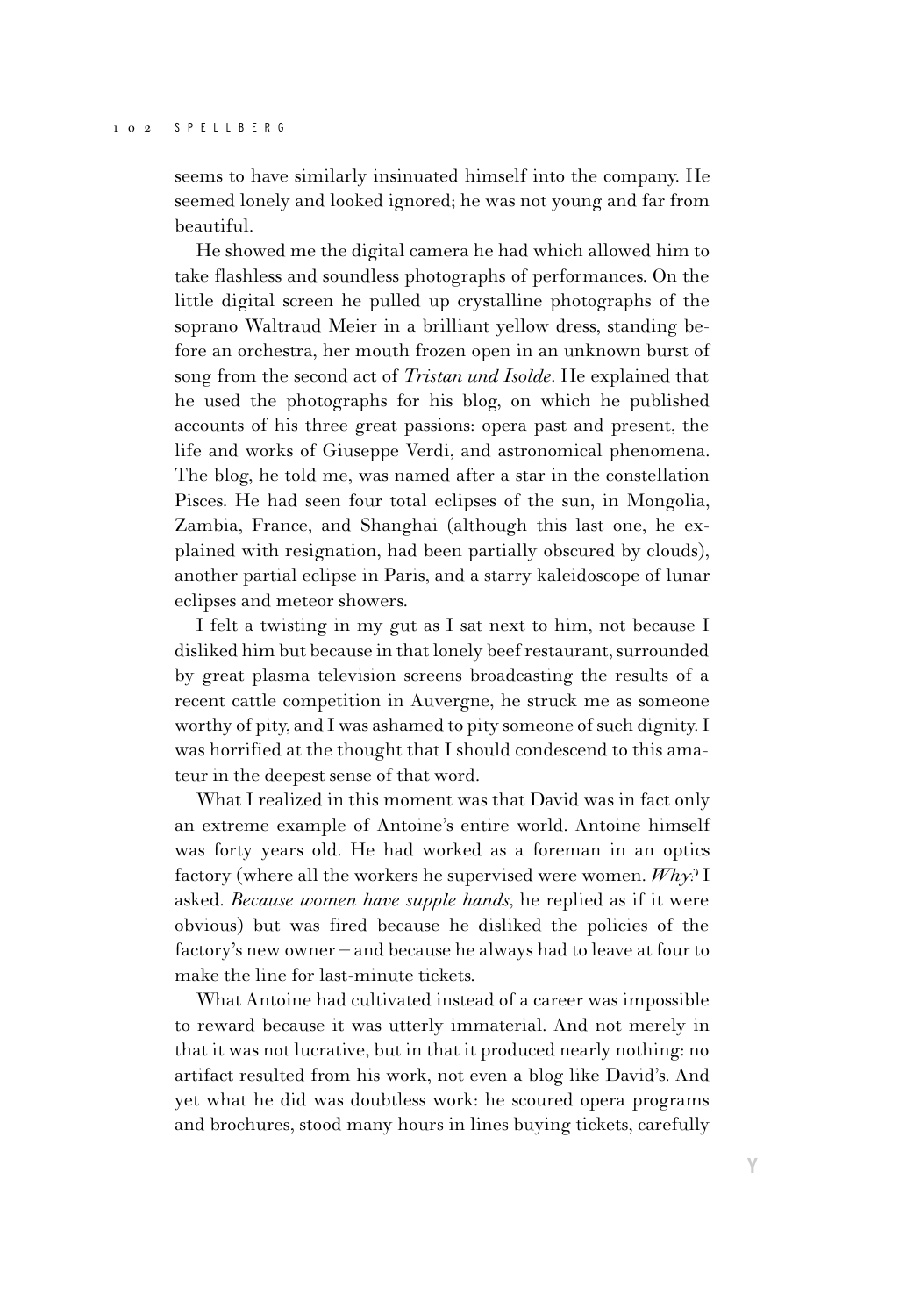cultivated relationships with ushers and potential hosts in major European music capitals; he photographed and noted and collected pirated DVDs. And what he did was not merely in the service of personal pleasure, as he also devoted himself with fanatical loyalty to helping others in his world in their equally obsessive quest for spare programs or extra tickets or pirated versions of recent performances. He had been adopted by a village in Normandy; he was the official photographer of their annual medieval pageant and fireworks show. I, in turn, was adopted by him, for he found me tickets and lent me DVDs and CDs and invited me to join quasi-legal music-sharing groups on Yahoo! and pushed me through many a narrow fire escape into a sold-out auditorium. He had a copy of the ushers' secret key to the boxes at the Opéra Garnier, and with a furtive gesture he would run down the hall, opening the loge doors a crack one after another, pushing one or two of his acquaintances into the velvet darkness beyond (not forgetting to offer a word of advice: stay away from the round porthole window in each door, for the ushers peek in one last time as the lights go down).

Antoine was a person who took things for nothing in return. A seemingly paradoxical statement, but of deep practical importance. For we take in order to be given something in return as often as we give. We borrow time, resources, space, so that we might produce something and so that, in return, something might be bestowed upon us. The language usually used to describe this series of transactions is *earning,* and its fulfillment is the object of much jealousy and desire, and its nonfulfillment is the subject of much jealousy and desire. But in the world of the mélomane, a great deal is consumed, undertaken, belabored, little is produced, and next to nothing is, at least in the conventional sense, rewarded. There is not even a social cachet to obsessive operagoing. Antoine admitted that he lied to his parents about how often he went to the opera – *You know,* he explained sheepishly, *they think I should be looking for a job instead*.

Although Antoine devoted himself completely to opera, he didn't actually do anything for it. At least not in the normal sense of the word *do*. Never directed an opera, or sang in one, or worked as an administrator. He rarely even paid for his seats and was usually too busy taking pictures with his digital camera to applaud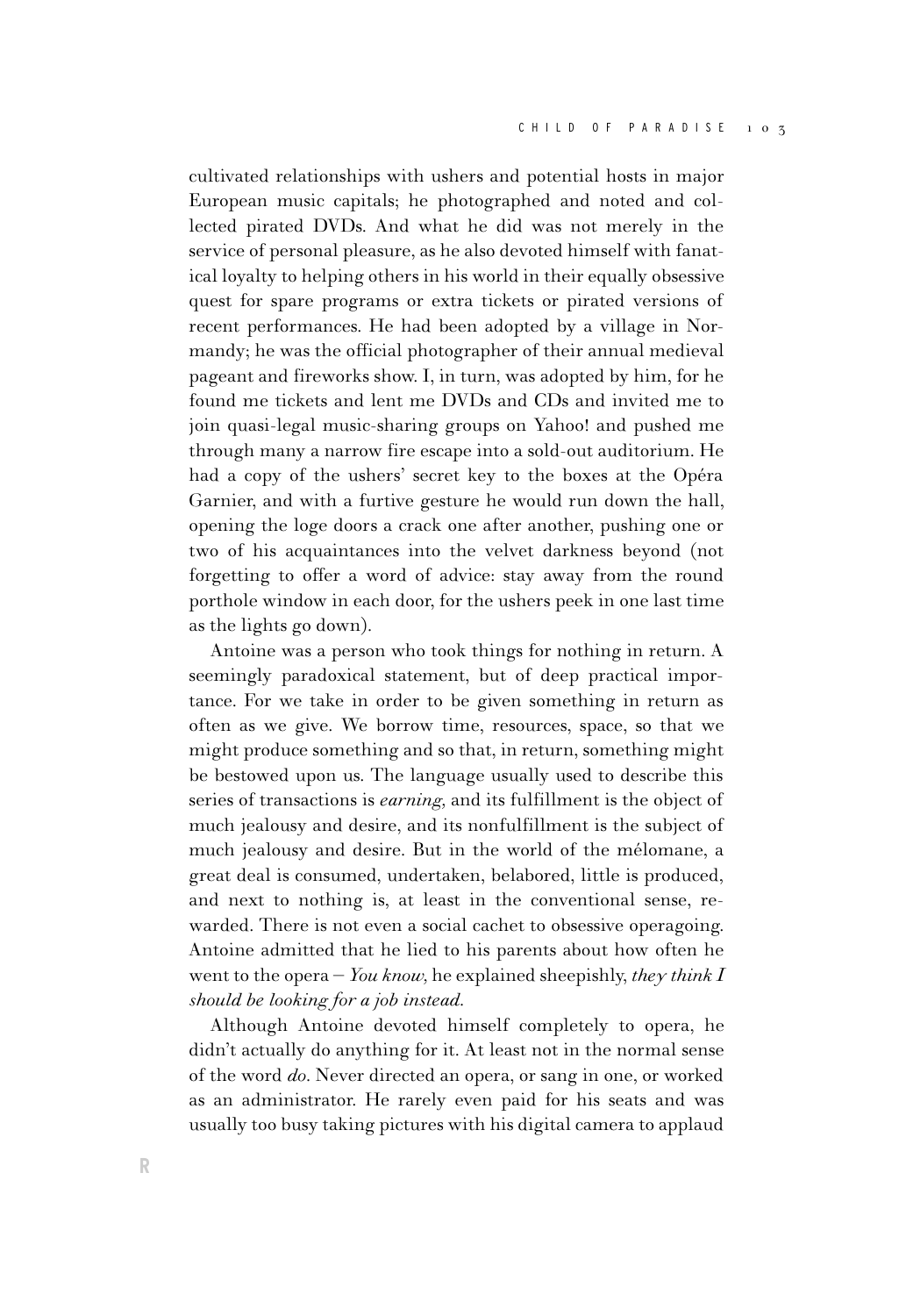the artists. What he did do was take: free tickets, empty seats, unauthorized trips backstage, pirated recordings. And he did the taking in the spirit of the deepest humility, generosity, and compassion. He was a saint of taking, who surrendered his whole being to others in what might seem from the outside like the selfish pursuit of aesthetic pleasure.

Everything taken, nothing given  $-$  and as a result, everything given away. This is the formula of the mélomane's relation to art. And it is his fundamental predicament: to carry out an act of refinement and striving with no reward except the momentary relief of loneliness – and loneliness meant in more than merely the sense of being alone, but rather the aching need to reach a moment at which the elaborate apparatus of civilization, of interactions between humans in the web of society, is gathered up to its highest point, to its utter maximum, and is then surpassed. Sublime loneliness is a longing for the moment when the impossible tangled globe becomes a point, not less complicated but beyond complication.

The mélomane is a figure who eschews easy pleasure for the possibility of a transcendence that he must borrow, that he is incapable of inducing, like the artist alone at the piano, in himself. So he embarks upon the excruciating labor of acquiring and pulling all the full experiences of art from the unfolding archive of performance and mostly pays for it with boredom, ennui, and isolation. Every now and then he sees the face of his redemption, and it is beyond his control, produced by the huge complicated cooperation of opera, which rarely succeeds even on its own terms. It is as if to be made to smile, the mélomane's lips must be simultaneously lifted from the corners by seven hundred strings, each pulled by a cantankerous puppet master (and what person is not but a less epic cast of this poor torn marionette?)

I looked at David's blog the next day. Lengthy essays on the history of the management of European opera houses and on the life and works of Verdi were mixed with brief reviews, highresolution photographs included, of recent performances. His writing was capable of great transports of verbose ecstasy, as when he reviewed the aging soprano Edita Gruberova: ''What we heard this evening was a magnificently luminous radiance of high notes sculpted into discrete spires of steel, free of any sign of human weakness, and dissipated into the entirety of space by playing with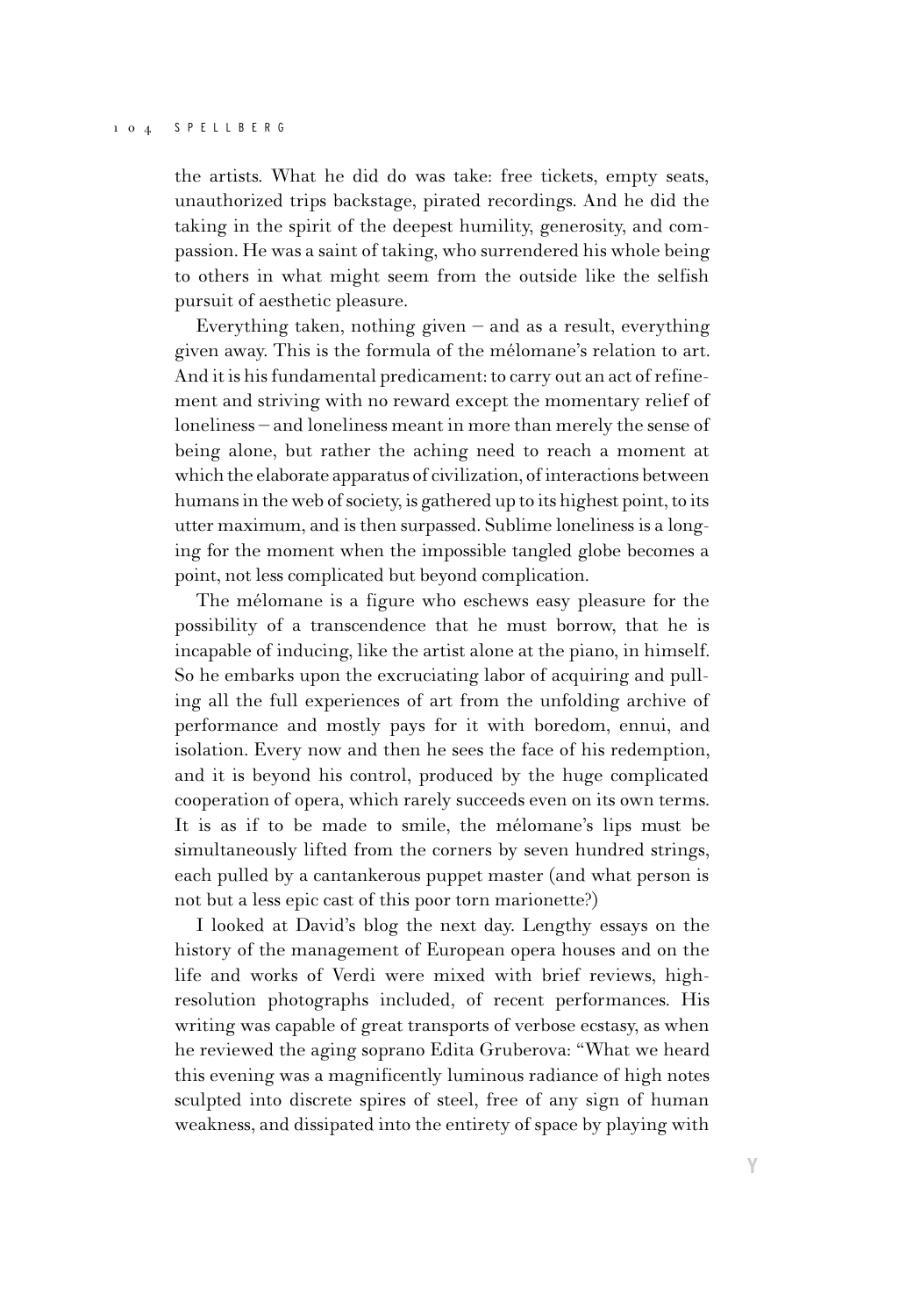the energy released by sudden convulsions of the body. The variations of intensity are at their most spectacular when the sounds are sharpened to the point of inaudibility, before fluctuations bring back to life a thread of voice supported by a breath that had continued though uninterrupted.''

But the most wondrous page in this lonely archive of one man's life was the entry on the Mongolian eclipse. Here, interspersed with careful digital maps showing the passage of the moon's shadow over the surface of the earth and a lucid explanation of the equations needed to predict the conditions for total eclipse, three photos of the event were hung aloft in the digital sky: first a shot of the final brilliantine gasp of sunlight, called the diamond, which flashes as the lunar disc closes over the sun; then a close-up of the total eclipse and solar corona encircling the limb; and finally a photo of the entire horizon at the moment of most complete darkness. In this last photograph, a thin film of golden dust shed by the remaining sunlight lay suspended over the mountains of Mongolia; above this gilded layer the sky was drowned in blue-black, and at the top of the heavens the sun and moon watched over the theater of life like a ferocious eye, the sunlight a blinding iris and the moon a pitch-black pupil.

A few days later, on the suburban train with Antoine on the way out of Paris, I asked whether he knew that David was an eclipse enthusiast. *Of course,* he replied, *eclipses are wonderful* – as if he had misunderstood the question. He didn't have the money to travel to Zambia and Mongolia (it was clear he knew everything about David's interest in astronomy, even though it seemed that they barely talked), but he had traveled to the Breton countryside to watch the last solar eclipse on French soil. A cloud had appeared in the sky and threatened to block out the sun, but it cleared just moments before the eclipse, leaving him in full view of the blinding darkness, which he watched through a pinwheel. He had also once built his own telescope, by the way, and had been a regular visitor to the observatory at the Sorbonne before it was closed to the public. He was distressed that I did not know the difference between two kinds of telescope, the *lunette* and the *longue-vue*. I didn't even know their English names. Not too long afterward he sent me an e-mail (he loved to send e-mails) with a single line: *Voici de quoi étancher ta soif de curriositée* (''Here's something to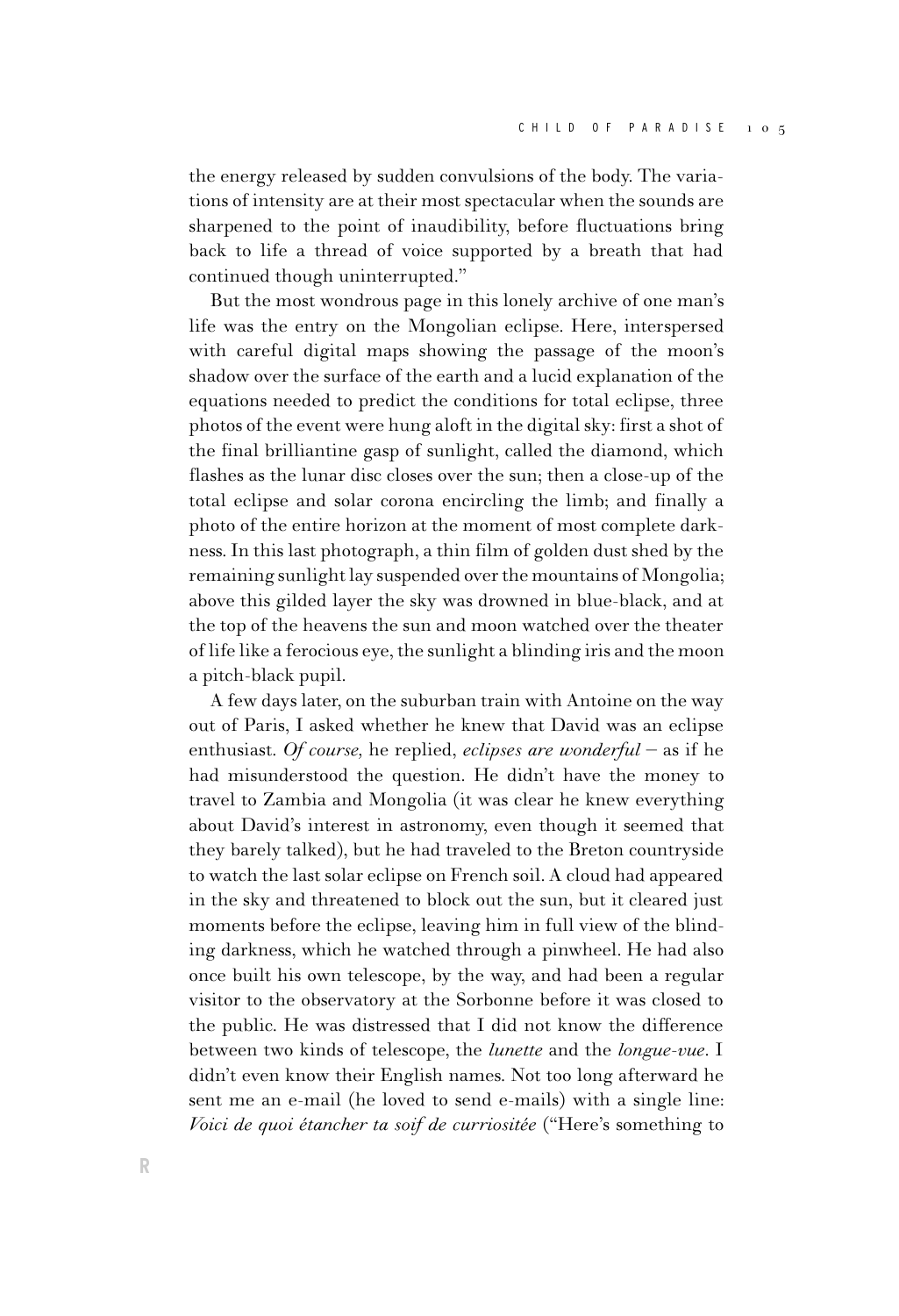quench the thirst of your curriosity), and a link to a website, not unlike David's, called *Notions optiques pour les astronomes amateurs*, with essays on the different varieties of telescope, complete with elegant charts showing the patterns of light refraction in each, before which I was completely dumbfounded.

•

Paris is the epicenter of frenetic operagoing, but the network of mélomanes is pan-European. I have stumbled across acquaintances from Paris at the opera in Brussels, Salzburg, Munich, Aix, Warsaw, London, Berlin. I have come to know, from afar, ancient, decrepit women dressed like flappers, and men who wear wing collars hung with jewels instead of bowties; I have seen them smoke spiral-rolled cigarillos under the cover of fur coats at intermission. I have met the scion of the richest family in the Chinese city of Xinxiang, who has nine recordings of Mahler's complete symphonies on his iPod, including several with accompanying video. I have met a gilder and art historian who became a best friend; I met an aspiring Russian set designer whom I never saw again. I met a former stagehand named Sabine who had been a sailor and, while reading Brecht on long voyages, decided to become a theater technician. The work was about the same, she explained, tying knots and moving heavy things, but that was about all I learned from her before we lost touch, two weeks after she snuck me into the lighting booth to watch a ballet performance at the Haus der Berliner Festspiele.

Mélomania is also in an oblique way an erotic pursuit – at least for gay men, who prowl the standing rooms and nose-bleed seats like an indoor park. This is no exaggeration: I have slept with men I met on the steps of opera houses (or brought them there), and I have been propositioned many more times than that. Operagoing is not exclusively a gay world, but it's a pretty gay one, full of old queers and young ones too, sizing one another up or watching the highly charged but desexualized performance itself. There is a substantial literature written on the allure of opera to  $gays$  – on its campiness, melodrama, susceptibility to irony. But there is a more profound phenomenon taking place, which is perhaps the exaggerated artifice of opera and the need it expresses to find true passion in artifice. Opera claims: *This is unreal, and yet I defy you*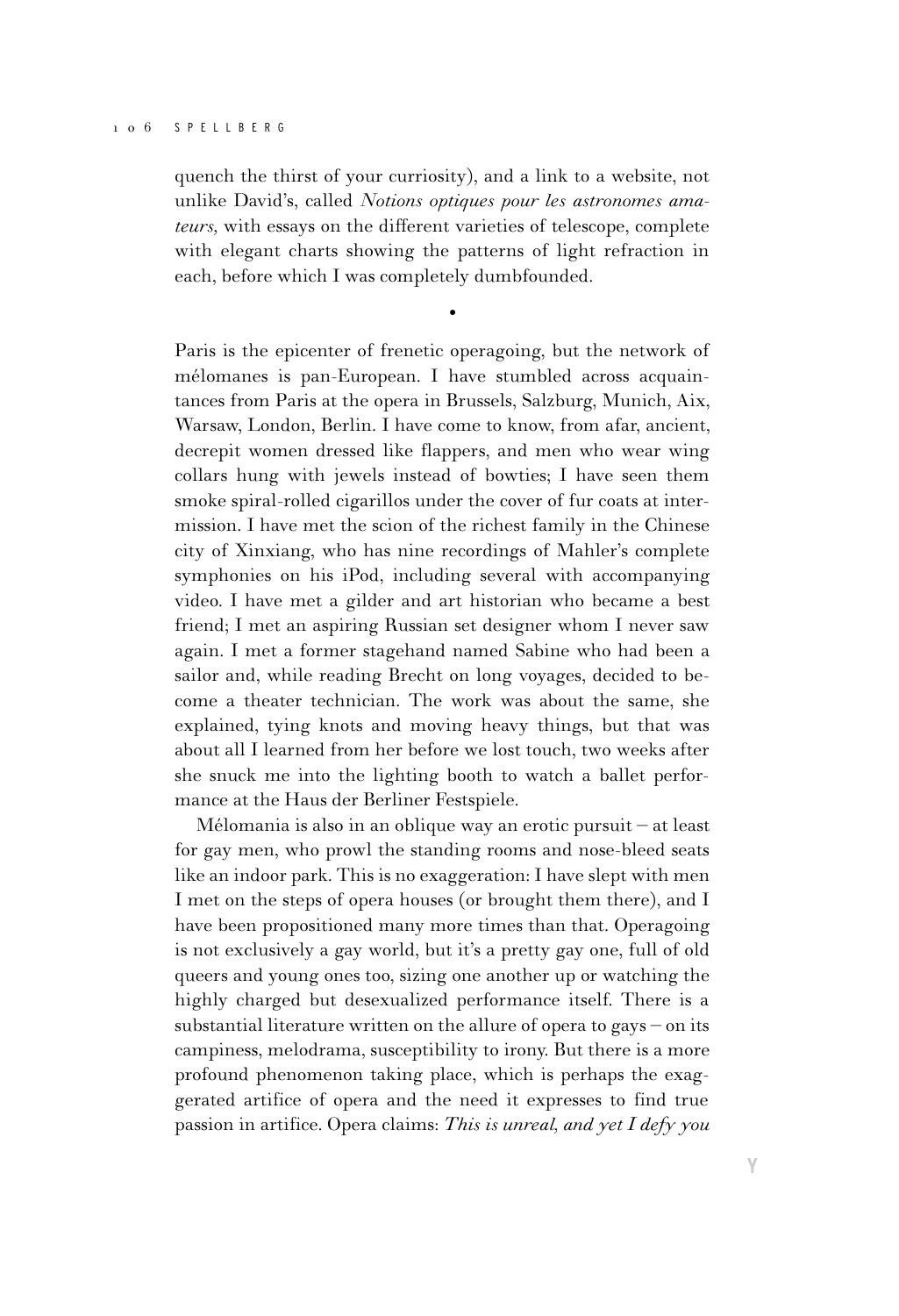*to approach it with disinterest*. In response to Hamlet's angry question ''What's Hecuba to him?'' about the actor who can so naturally summon tears, opera emphatically replies, *Nothing* – *and it is for this nothing that he weeps*. In its great preference for musical and emotional content over plausibility, opera preaches, in allegorical fashion, the gospel of the necessary exercise of emotional experience in even the most potentially sterile and confining space. For its entire history, opera has been a symbol for the height of urban civilization: its forbidding extravagance has made it the great mirror of power, social order, the uneven distribution of wealth and authority that are the benchmarks (however much we may wish to deny it) of an advanced society. But it has also drawn to it a crowd of marginals within that civilization, and this is perhaps because it calls for emotional reaction even within the parameters of great fakeness. It invites crying, sighing, transports of ecstasy in a way beyond simple empathy but almost as a rehearsal, pure and untouched by the demands of the believable. Hence the exaggerations of diva worship: the goddesses of the stage are loved in a rehearsal of passion, a fine-tuned performance of sighs and autographs – taking without giving, passing through the gateway of emotion without any need to open the door to the heart. For those who have lived on society's edges, it means living fully and meaningfully within the confines of a world whose premises, if taken at face value, exclude them entirely from existence.

For this reason, the gay relationship to opera is actually quite asexual. The attraction to opera itself is not erotic; it is about generating emotions in a space insulated from the demands and connections that the world normally requires for connection. It goes without saying that the complement of emotion divorced from real life is real-life interaction devoid of emotion: and so the strange flirtatious cruising, the fleeting gestures of contact born from loneliness in the dark. The opera house is sometimes a site for sexual encounter, perhaps; but it is not the domain of born seducers, who can incite the passions they see produced onstage. It is rather for awkward encounters and fumbling hookups.

The erotic is a side interest of opera lovers; often it is rather crudely developed in them. More often than not they are the people who frequent gay hookup websites; alternatively, they are men and women who are still dating their high school sweethearts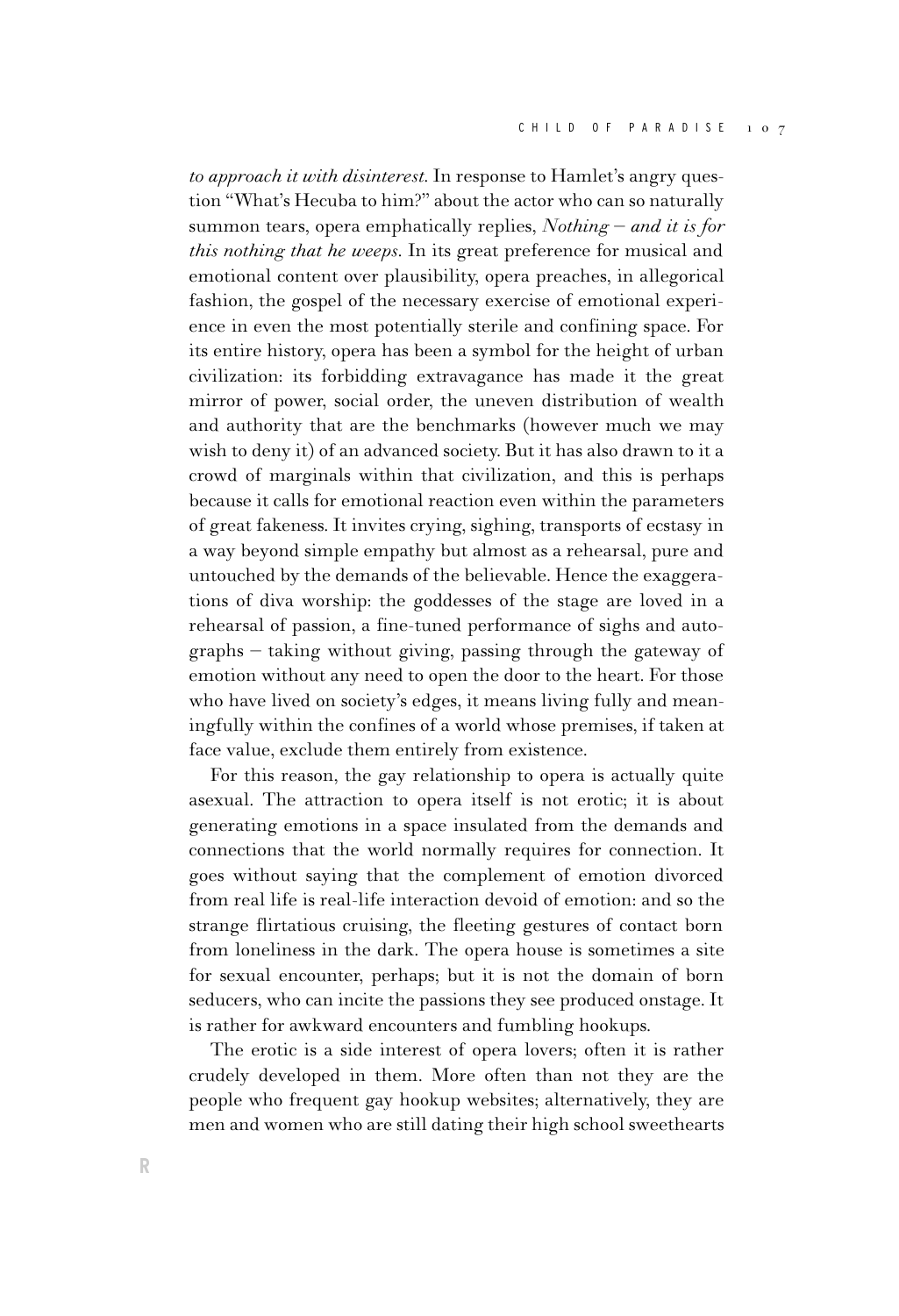years later, passively and resignedly (I have met models for both kinds of person at the opera).

Yet simply because the erotic is divorced from this experience does not mean that passion is too. But it is another kind of passion, more monastic, almost religious. And this is the passion of sustained attention. Everything in the sphere of operagoing requires and celebrates the labor required to maintain focus. Not to fall asleep (and opera fans, like opera haters, fall asleep during operas), not to miss an entrance or a light cue, to catch a perfect figure in the clarinet or a flub in the French horn – and, equally important, to call up, in a reverie of association, the countless points of comparison each moment refracts like light over the face of a crystal. And if something is missed, no fear! There is the divine grace of the next performance, the possibility of redemption the following week, or in another city if the show is leaving on tour. Every moment at the opera – that most collaborative of art forms – is the result of the superhuman collusion of competing and contradictory forces: humans, unions, electricity, machines, historical tradition, and pop culture. To look at any perfect moment in an operatic performance with the eye of the mélomane is to see how the countless intertwining threads of a civilization come together into an invisible knot and then melt away into synthesis. To see how the divine arises from the human, and to appreciate how this rising up might make itself manifest in the many spheres of life where you are but a viewer, grateful for its miraculous existence and striving – on what might be one minor road, or forgotten footpath, to Damascus – to think it nevertheless your own. Whether it *is* your own, in any sense moral or aesthetic, must remain unanswered.

On another spring day, I was to see the full force required of the operagoing instinct in Antoine's capable hands. I was invited to a dress rehearsal of the ballet at the old Opéra Garnier, the Empirestyle extravagance on the avénue de l'Opéra. When I entered the foyer of the opera house, Antoine and his friend Arnaud were there, bearing ID cards labeled ''retired employee of the opera,'' for only these people have the right to attend dress rehearsals without invitations. How Antoine and Arnaud got the cards they

•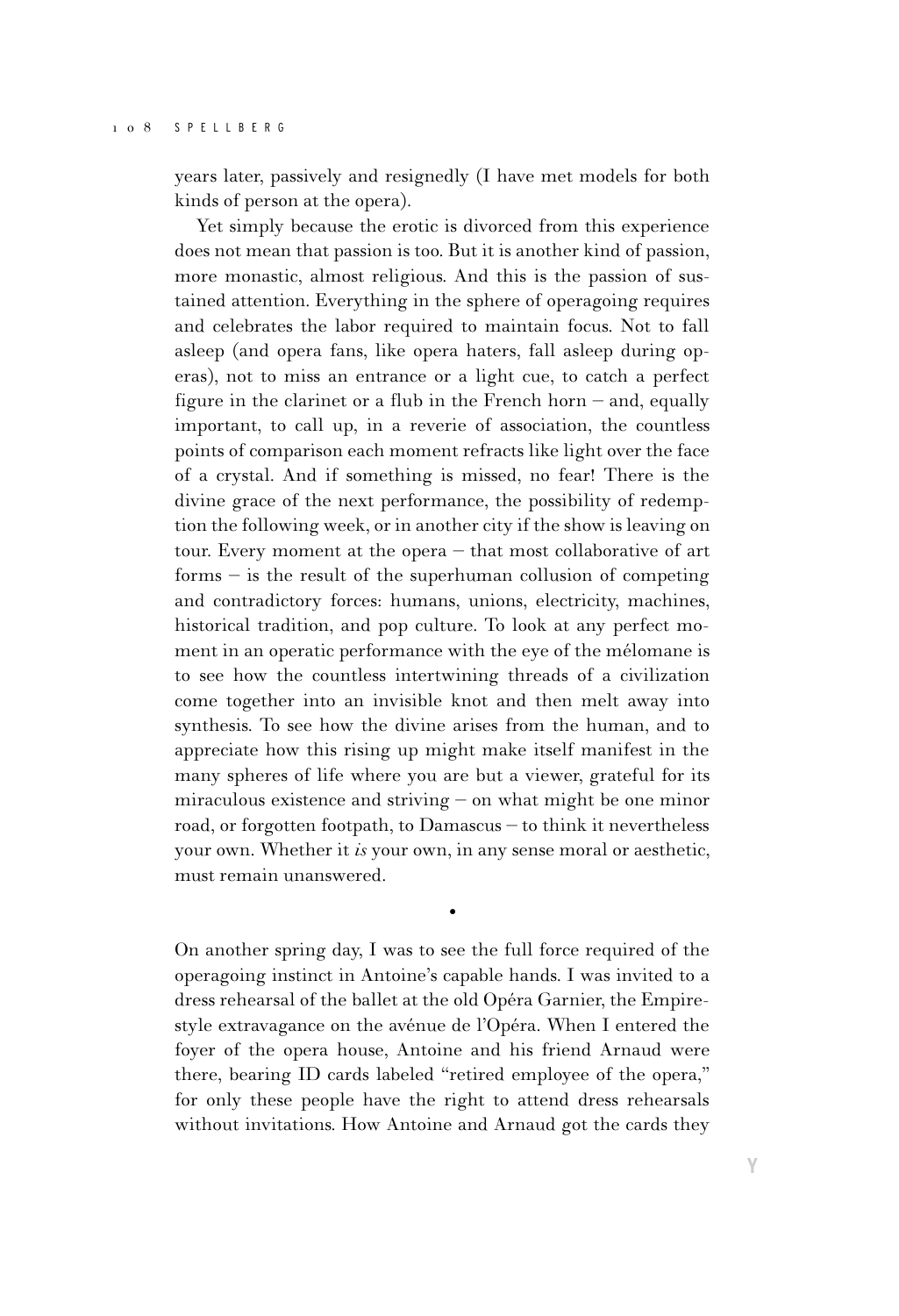refused to say, but it was clear they had already been there awhile. They sat on the stairs, packed in along with a hundred other bodies: the twisted forms of aging ballerinas, the gnarled faces of former stagehands, the plump unhealthy expanses of emerita chorus girls. They and many pseudo-retraités, having borrowed or cribbed passes like Antoine, bristled with anticipation and ill humor, sticking to the marble like a hardy colony of birds nesting among the ruins of an abandoned palace, their oiled feathers silently drifting over the grounds like a cloud of ash.

As the hour of opening approached, a palpable unrest flickered in the crowd. Accusations and imprecations flew across the room – *You look rather young to have worked at the opera; My mother was the prima ballerina from 1960 to 1967!* The crutches and canes of the oldest men and women bristled. The people began to rise in waves and push up against the velvet rope which served as a starting gate. Antoine looked at me tenderly and said, *Now is not the time to think highly of humanity.* The impassive ushers looked like ugly little penguins in their disheveled, cheap tuxedos, the synthetic fabric making a spectacular show of attracting snowflakes and sea fans of dust.

Suddenly, the most officious among them came down and unhooked the rope, and the contestants burst from their starting gates. They were off, pressing their cards dismissively in the ushers' faces before scrambling up the grand staircase in a race of mythological grotesques – the graceful hobble of the aging dancers, the gryphon-like advance of the once-massive stagehands, loose flesh flapping in the wind like wings, a score of many-legged beasts lumbering forward on their extra appendages of titanium and wood – all pushing for the velvet finish line of the auditorium.

The goal was to reach the boxes and capture as many seats as needed. The contestants were loaded with scarves, sweaters, and coats – as many accessories as they needed to drape across chairs. Antoine and I were on a mad dash through the opened doors of the boxes, looking for the occasional chair not yet occupied by polyester or a knitted cap. Men limped about sweating in undershirts, having given the shirts off their backs to save an extra chair, *just in case* someone else they knew might later turn up.

Antoine had steadfastly held me by the arm and protected me as we made our way through this torrent of people. The current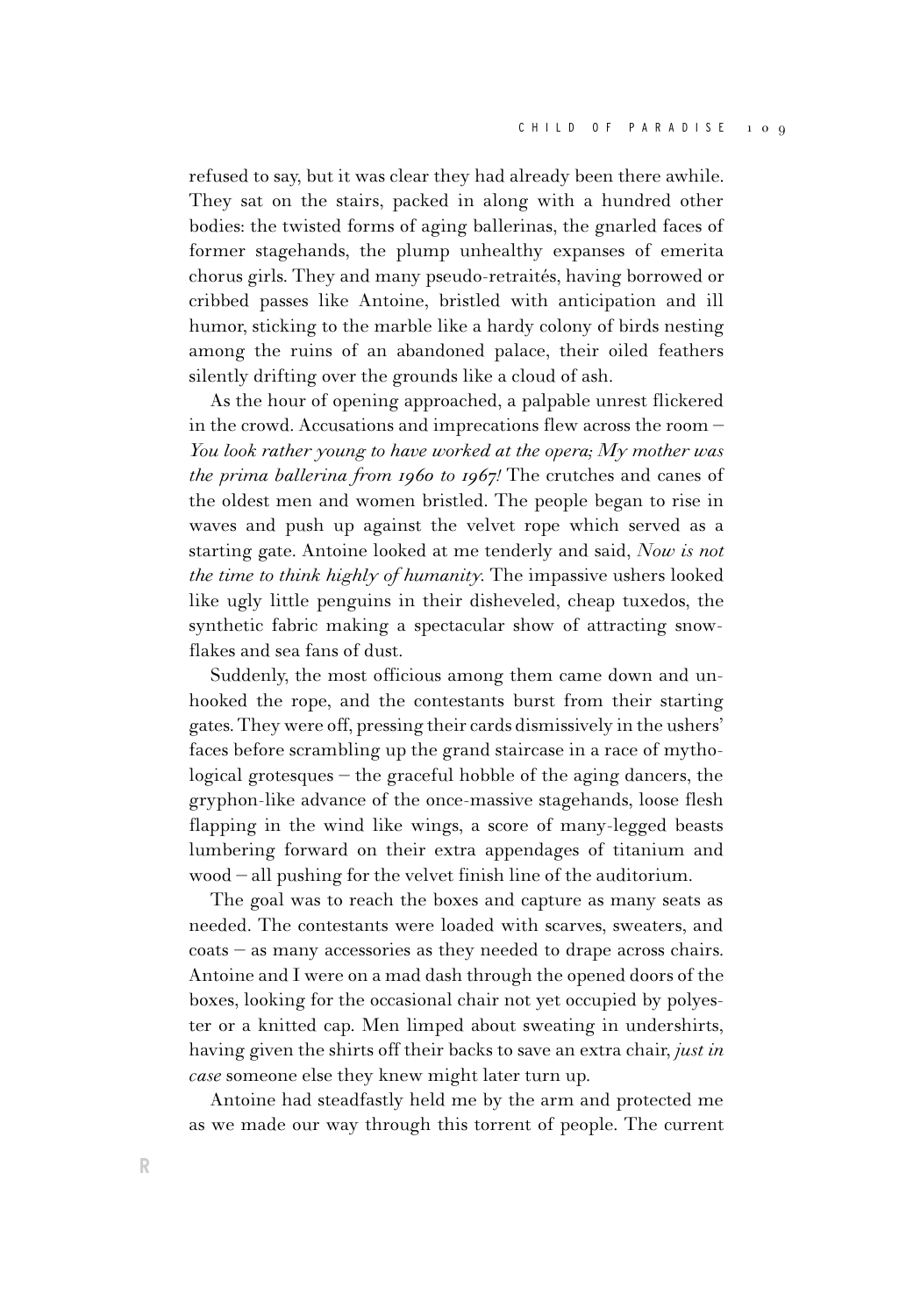having died down, he led me on another parade. We descended to the basement of the foyer and entered the subscribers' rotunda, where in the nineteenth century carriages deposited their riders, and where counts and countesses would leave their coats and hats before preparing to ascend the stairs. And in their footsteps, we too ascended the grand staircase, past the fountain of the Pythian oracle (which, Antoine explained, has never run with water) up both levels, past the great theater-in-reverse of the foyer, with balconies spilling into the stairwell like branches of honeysuckle. We crossed into the great reception hall in the front of the house. It was, he explained, lavishly decorated everywhere except here – and he pointed to a strip of plain plaster about as tall as a person running along the base of the wall – because it was here that the ladies of society lined up to be received by a foreign dignitary or the president of the Republic, and their dresses could not be eclipsed by the décor behind them.

We made the rounds of the ornamental statues, greeting each pair of cold eyes in turn. Antoine was especially taken with four bronze women perched in the four corners of the reception hall, which he asked me to examine closely. Only gradually did I make out a collar of looping wire hanging around the neck of one, with a transistor perched in her Roman hair like a bird's nest above. Another figure wore an oil-lamp crown. A third had four candles stuck in her head and a collar of roses around her neck. Slowly, dimly, the allegory became clear: each figure was a personification of a technology of light. The last and most eccentric wore a heavy pendant of gas tubes and, nestled in her braids, two miniature petroleum wells.

Antoine looked at others in the world (mostly men, but also women) with a tenderness that made my heart break. But he was incapable of confessing anything to anyone except in the passionately disfigured French of a late-night e-mail, when he most openly gave voice to his bottled-up voyeuristic love for others and the world. *How quickly a small thing can change everything else,* he once mused to me; *electrical wire is introduced into the old buildings of Paris and even though the façades and walls all look the same, their bones have been switched out. Much like the oysters in Normandy,* he continued, for he knew Normandy well. *The ships bringing American GIs on D-Day carried with them a second,*